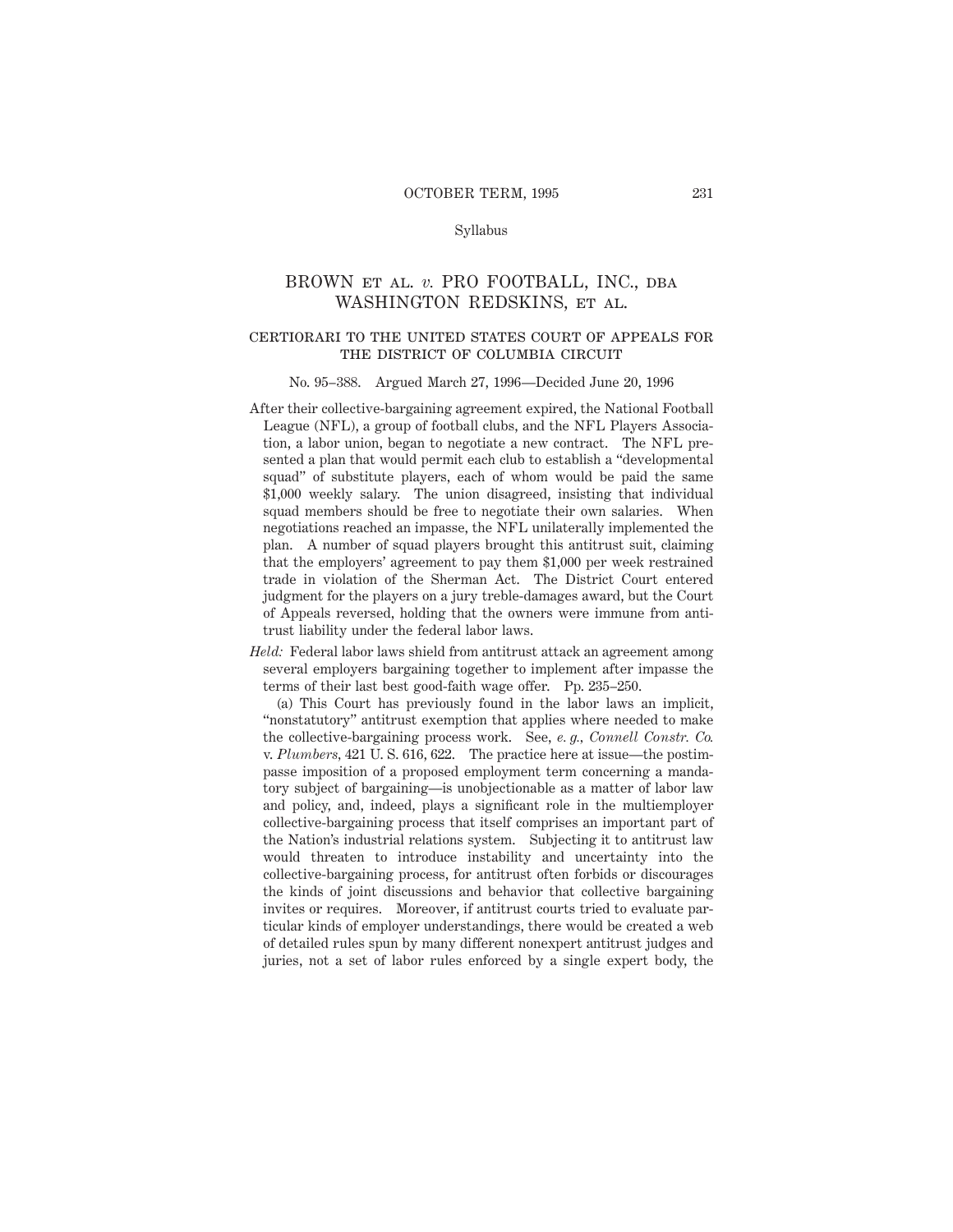### Syllabus

National Labor Relations Board, to which the labor laws give primary responsibility for policing collective bargaining. Thus, the implicit exemption applies in this case. Pp. 235–242.

(b) Petitioners' claim that the exemption applies only to labormanagement *agreements* is rejected, since it is based on inapposite authority, and an exemption limited by petitioners' labor-managementconsent principle could not work. Pp. 243–244.

(c) Also rejected is the Government's argument that the exemption should terminate at the point of impasse. Its rationale, that employers are thereafter free as a matter of labor law to negotiate individual arrangements on an interim basis with the union, is not completely accurate. More importantly, the simple "impasse" line would not solve the basic problem that labor law permits employers, after impasse, to engage in considerable joint behavior, while uniform employer conduct at least when accompanied by discussion—invites antitrust attack. Pp. 244–247.

(d) Petitioners' alternative rule, which would exempt from antitrust's reach postimpasse agreements about bargaining "tactics," but not those about substantive "terms," is unsatisfactory because it would require antitrust courts, insulated from the bargaining process, to delve into the amorphous subject of employers' subjective motives in order to determine whether the exemption applied. Pp. 247–248.

(e) Petitioners' arguments relating to general "backdrop" statutes and the "special" nature of professional sports are also rejected. Pp. 248–250.

(f) The antitrust exemption applies to the employer conduct at issue here, which took place during and immediately after a collectivebargaining negotiation; grew out of, and was a directly related to, the lawful operation of the bargaining process; involved a matter that the parties were required to negotiate collectively; and concerned only the parties to the collective-bargaining relationship. The Court's holding is not intended to insulate from antitrust review every joint imposition of terms by employers, for an employer agreement could be sufficiently distant in time and in circumstances from the bargaining process that a rule permitting antitrust intervention would not significantly interfere with that process. The Court need not decide in this case whether, or where, to draw the line, particularly since it does not have the detailed views of the Board on the matter. P. 250.

50 F. 3d 1041, affirmed.

BREYER, J., delivered the opinion of the Court, in which REHNQUIST, C. J., and O'Connor, Scalia, Kennedy, Souter, Thomas, and Ginsburg, JJ., joined. Stevens, J., filed a dissenting opinion, *post,* p. 252.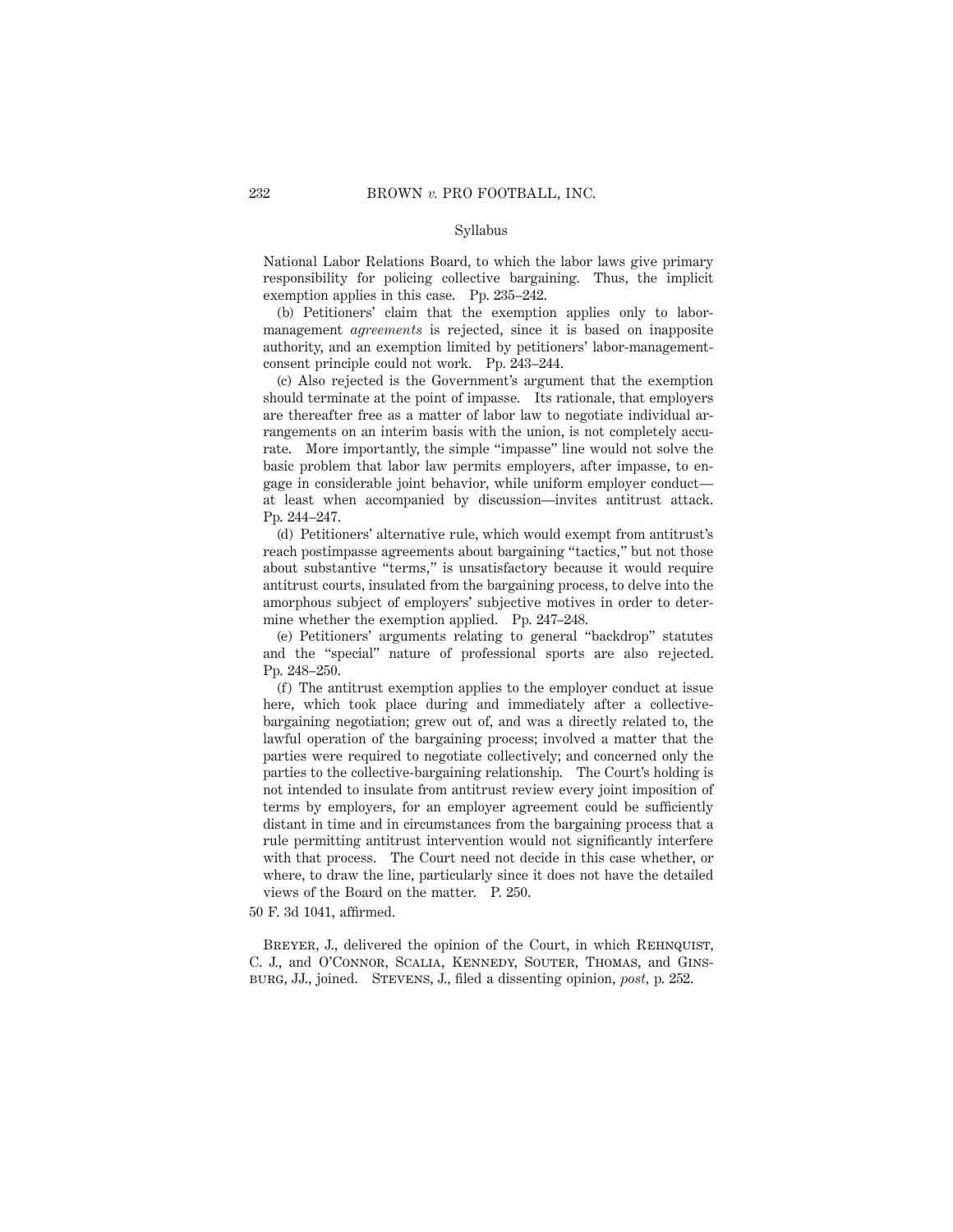*Kenneth W. Starr* argued the cause for petitioners. With him on the briefs were *Paul T. Cappuccio, Steven G. Bradbury, Joseph A. Yablonski,* and *Daniel B. Edelman.*

*Deputy Solicitor General Wallace* argued the cause for the United States et al. as *amicus curiae* urging reversal. With him on the brief were *Solicitor General Days, Assistant Attorney General Bingaman, Deputy Assistant Attorney General Klein, Paul R. Q. Wolfson, Robert J. Nicholson, Robert J. Wiggers,* and *David C. Shonka.*

*Gregg H. Levy* argued the cause for respondents. With him on the brief were *Herbert Dym, Sonya D. Winner,* and *Robert A. Long, Jr.*\*

Justice Breyer delivered the opinion of the Court.

The question in this case arises at the intersection of the Nation's labor and antitrust laws. A group of professional

<sup>\*</sup>Briefs of *amici curiae* urging reversal were filed for the National Hockey League Players Association et al. by *Simon P. Gourdine, Laurence Gold, Virginia A. Seitz, James W. Quinn,* and *Jeffrey L. Kessler;* and for the Screen Actors Guild, Inc., et al. by *David Alter.*

Briefs of *amici curiae* urging affirmance were filed for the Alliance of Motion Picture and Television Producers by *Richard M. Cooper;* for the American Trucking Associations by *Mark I. Levy* and *Daniel R. Barney;* for the Associated General Contractors of America, Inc., by *Charles E. Murphy, John G. Roberts, Jr.,* and *Michael E. Kennedy;* for the Bituminous Coal Operators' Association, Inc., by *Charles P. O'Connor, Peter Buscemi,* and *Stanley F. Lechner;* for the Carriers Container Council, Inc., et al. by *C. Peter Lambos, Robert J. Attaway, Donato Caruso,* and *Robert S. Zuckerman;* for the Chamber of Commerce of the United States et al. by *Zachary D. Fasman, Neal D. Mollen, Jenny C. Wu, Stephen A. Bokar, Robin S. Conrad, Jan S. Amundson,* and *Quentin Riegel;* for the League of Voluntary Hospitals and Homes of New York et al. by *Howard L. Ganz* and *Steven C. Krane;* for the National Basketball Association by *Jeffrey A. Michkin* and *Richard W. Buchanan;* for the National Electrical Contractors Association, Inc., by *Gary L. Lieber;* for the National Hockey League by *Frank Rothman;* for the National Railway Labor Conference by *Richard T. Conway, Ralph J. Moore, Jr., David P. Lee,* and *Joanna Moorhead;* and for the Office of the Commissioner of Baseball et al. by *Randy L. Levine* and *Thomas J. Ostertag.*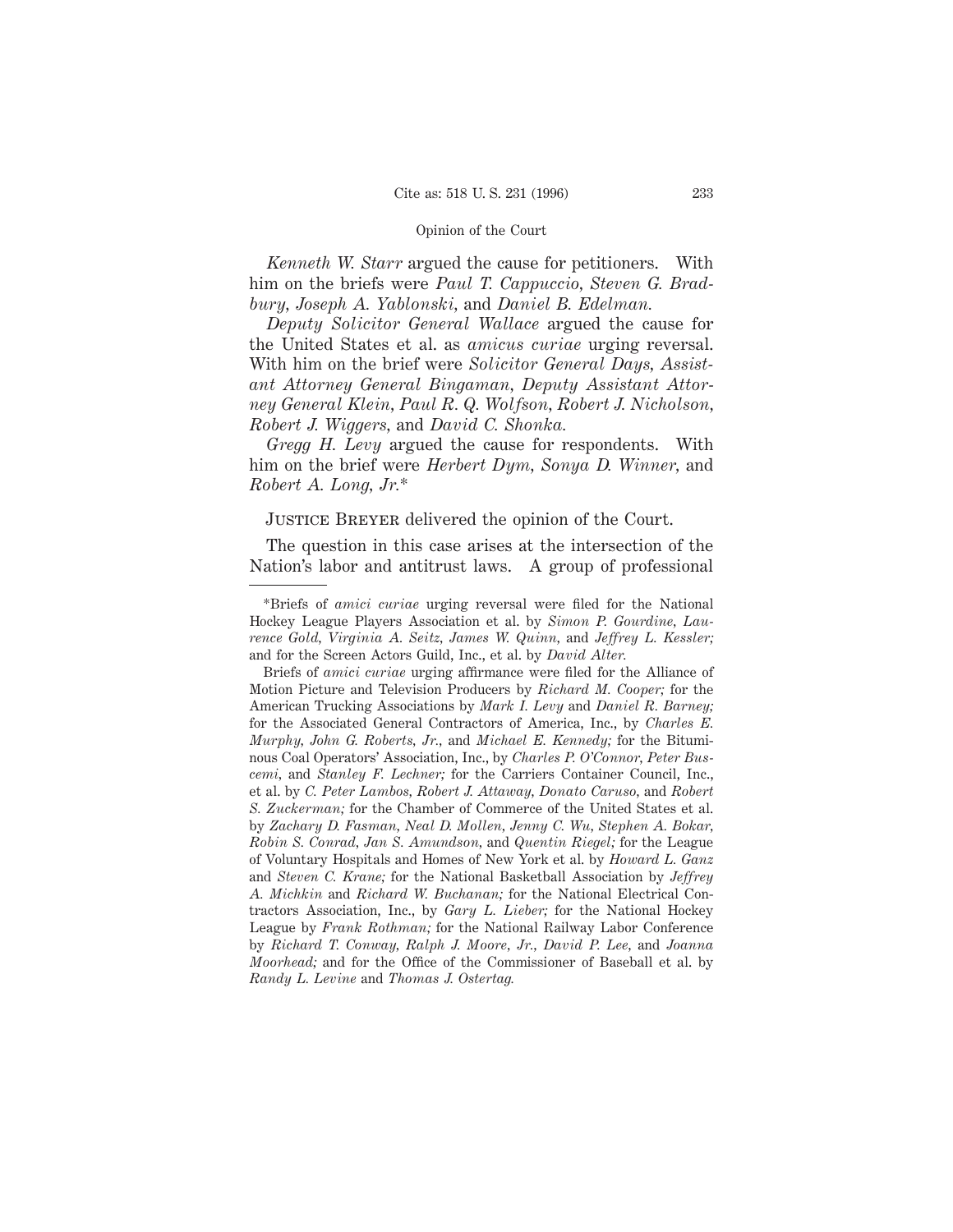football players brought this antitrust suit against football club owners. The club owners had bargained with the players' union over a wage issue until they reached impasse. The owners then had agreed among themselves (but not with the union) to implement the terms of their own last best bargaining offer. The question before us is whether federal labor laws shield such an agreement from antitrust attack. We believe that they do. This Court has previously found in the labor laws an implicit antitrust exemption that applies where needed to make the collective-bargaining process work. Like the Court of Appeals, we conclude that this need makes the exemption applicable in this case.

I

We can state the relevant facts briefly. In 1987, a collective-bargaining agreement between the National Football League (NFL or League), a group of football clubs, and the NFL Players Association, a labor union, expired. The NFL and the Players Association began to negotiate a new contract. In March 1989, during the negotiations, the NFL adopted Resolution G–2, a plan that would permit each club to establish a "developmental squad" of up to six rookie or "first-year" players who, as free agents, had failed to secure a position on a regular player roster. See App. 42. Squad members would play in practice games and sometimes in regular games as substitutes for injured players. Resolution G–2 provided that the club owners would pay all squad members the same weekly salary.

The next month, April, the NFL presented the developmental squad plan to the Players Association. The NFL proposed a squad player salary of \$1,000 per week. The Players Association disagreed. It insisted that the club owners give developmental squad players benefits and protections similar to those provided regular players, and that they leave individual squad members free to negotiate their own salaries.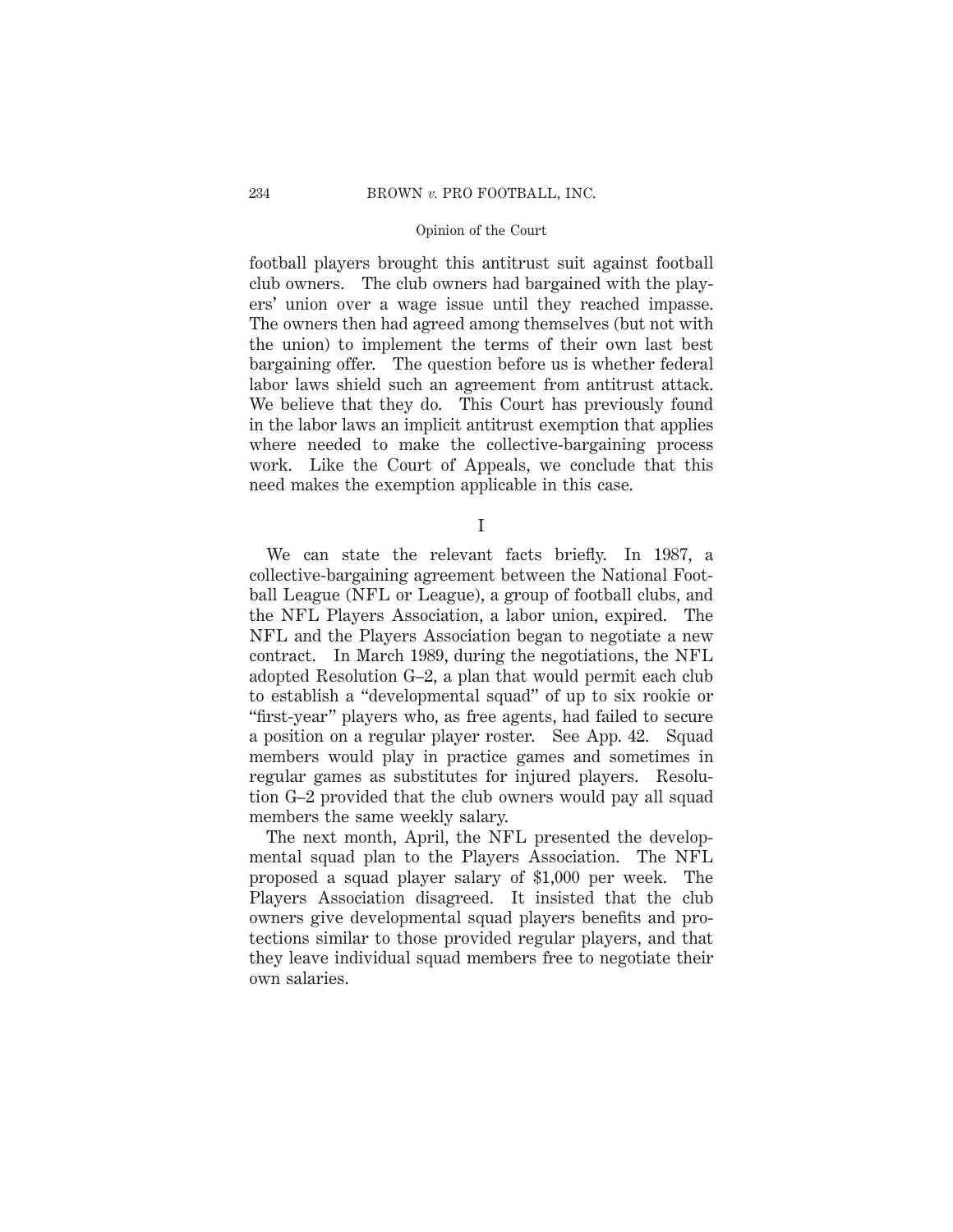Two months later, in June, negotiations on the issue of developmental squad salaries reached an impasse. The NFL then unilaterally implemented the developmental squad program by distributing to the clubs a uniform contract that embodied the terms of Resolution G–2 and the \$1,000 proposed weekly salary. The League advised club owners that paying developmental squad players more or less than \$1,000 per week would result in disciplinary action, including the loss of draft choices.

In May 1990, 235 developmental squad players brought this antitrust suit against the League and its member clubs. The players claimed that their employers' agreement to pay them a \$1,000 weekly salary violated the Sherman Act. See 15 U. S. C. § 1 (forbidding agreements in restraint of trade). The Federal District Court denied the employers' claim of exemption from the antitrust laws; it permitted the case to reach the jury; and it subsequently entered judgment on a jury treble-damages award that exceeded \$30 million. The NFL and its member clubs appealed.

The Court of Appeals (by a split 2-to-1 vote) reversed. The majority interpreted the labor laws as "waiv[ing] antitrust liability for restraints on competition imposed through the collective-bargaining process, so long as such restraints operate primarily in a labor market characterized by collective bargaining." 50 F. 3d 1041, 1056 (CADC 1995). The court held, consequently, that the club owners were immune from antitrust liability. We granted certiorari to review that determination. Although we do not interpret the exemption as broadly as did the Appeals Court, we nonetheless find the exemption applicable, and we affirm that court's immunity conclusion.

II

The immunity before us rests upon what this Court has called the "nonstatutory" labor exemption from the antitrust laws. *Connell Constr. Co.* v. *Plumbers,* 421 U. S. 616, 622 (1975); see also *Meat Cutters* v. *Jewel Tea Co.,* 381 U. S. 676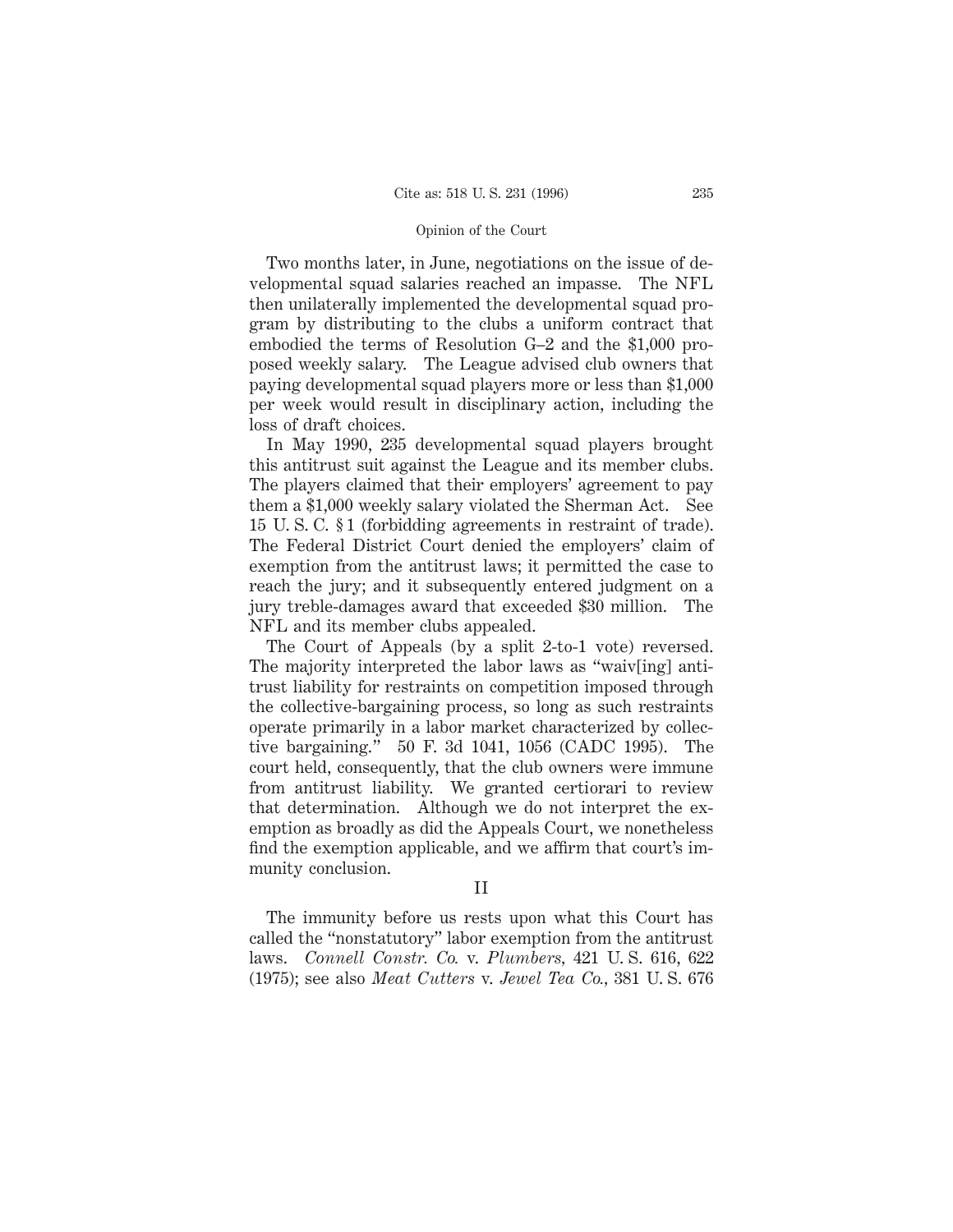(1965); *Mine Workers* v. *Pennington,* 381 U. S. 657 (1965). The Court has implied this exemption from federal labor statutes, which set forth a national labor policy favoring free and private collective bargaining, see 29 U. S. C. § 151; *Teamsters* v. *Oliver,* 358 U. S. 283, 295 (1959); which require goodfaith bargaining over wages, hours, and working conditions, see 29 U. S. C. §§ 158(a)(5), 158(d); *NLRB* v. *Wooster Div. of Borg-Warner Corp.,* 356 U. S. 342, 348–349 (1958); and which delegate related rulemaking and interpretive authority to the National Labor Relations Board (Board), see 29 U. S. C. § 153; *San Diego Building Trades Council* v. *Garmon,* 359 U. S. 236, 242–245 (1959).

This implicit exemption reflects both history and logic. As a matter of history, Congress intended the labor statutes (from which the Court has implied the exemption) in part to adopt the views of dissenting Justices in *Duplex Printing Press Co.* v. *Deering,* 254 U. S. 443 (1921), which Justices had urged the Court to interpret broadly a different *explicit* "statutory" labor exemption that Congress earlier (in 1914) had written directly into the antitrust laws. *Id.,* at 483–488 (Brandeis, J., joined by Holmes and Clarke, JJ., dissenting) (interpreting § 20 of the Clayton Act, 38 Stat. 738, 29 U. S. C. § 52); see also *United States* v. *Hutcheson,* 312 U. S. 219, 230– 236 (1941) (discussing congressional reaction to *Duplex*). In the 1930's, when it subsequently enacted the labor statutes, Congress, as in 1914, hoped to prevent judicial use of antitrust law to resolve labor disputes—a kind of dispute normally inappropriate for antitrust law resolution. See *Jewel Tea, supra,* at 700–709 (opinion of Goldberg, J.); *Marine Cooks* v. *Panama S. S. Co.,* 362 U. S. 365, 370, n. 7 (1960); A. Cox, Law and the National Labor Policy 3–8 (1960); cf. *Duplex, supra,* at 485 (Brandeis, J., dissenting) (explicit "statutory" labor exemption reflected view that "Congress, not the judges, was the body which should declare what public policy in regard to the industrial struggle demands"). The implicit ("nonstatutory") exemption interprets the labor statutes in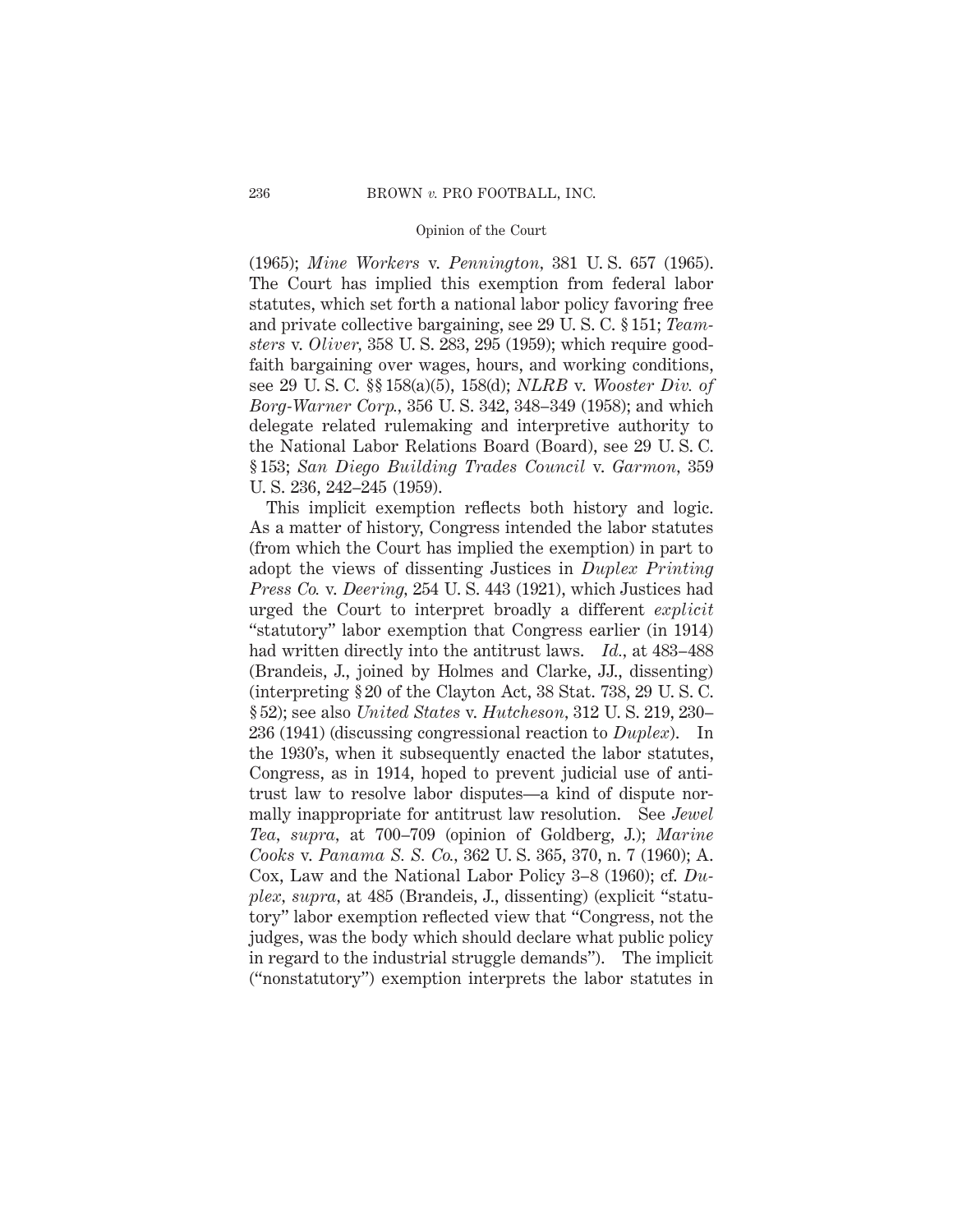accordance with this intent, namely, as limiting an antitrust court's authority to determine, in the area of industrial conflict, what is or is not a "reasonable" practice. It thereby substitutes legislative and administrative labor-related determinations for judicial antitrust-related determinations as to the appropriate legal limits of industrial conflict. See *Jewel Tea, supra,* at 709–710.

As a matter of logic, it would be difficult, if not impossible, to require groups of employers and employees to bargain together, but at the same time to forbid them to make among themselves or with each other *any* of the competitionrestricting agreements potentially necessary to make the process work or its results mutually acceptable. Thus, the implicit exemption recognizes that, to give effect to federal labor laws and policies and to allow meaningful collective bargaining to take place, some restraints on competition imposed through the bargaining process must be shielded from antitrust sanctions. See *Connell, supra,* at 622 (federal labor law's "goals" could "never" be achieved if ordinary anticompetitive effects of collective bargaining were held to violate the antitrust laws); *Jewel Tea, supra,* at 711 (national labor law scheme would be "virtually destroyed" by the routine imposition of antitrust penalties upon parties engaged in collective bargaining); *Pennington, supra,* at 665 (implicit exemption necessary to harmonize Sherman Act with "national policy . . . of promoting 'the peaceful settlement of industrial disputes by subjecting labor-management controversies to the mediatory influence of negotiation'") (quoting *Fibreboard Paper Products Corp.* v. *NLRB,* 379 U. S. 203, 211 (1964)).

The petitioners and their supporters concede, as they must, the legal existence of the exemption we have described. They also concede that, where its application is necessary to make the statutorily authorized collectivebargaining process work as Congress intended, the exemption must apply both to employers and to employees.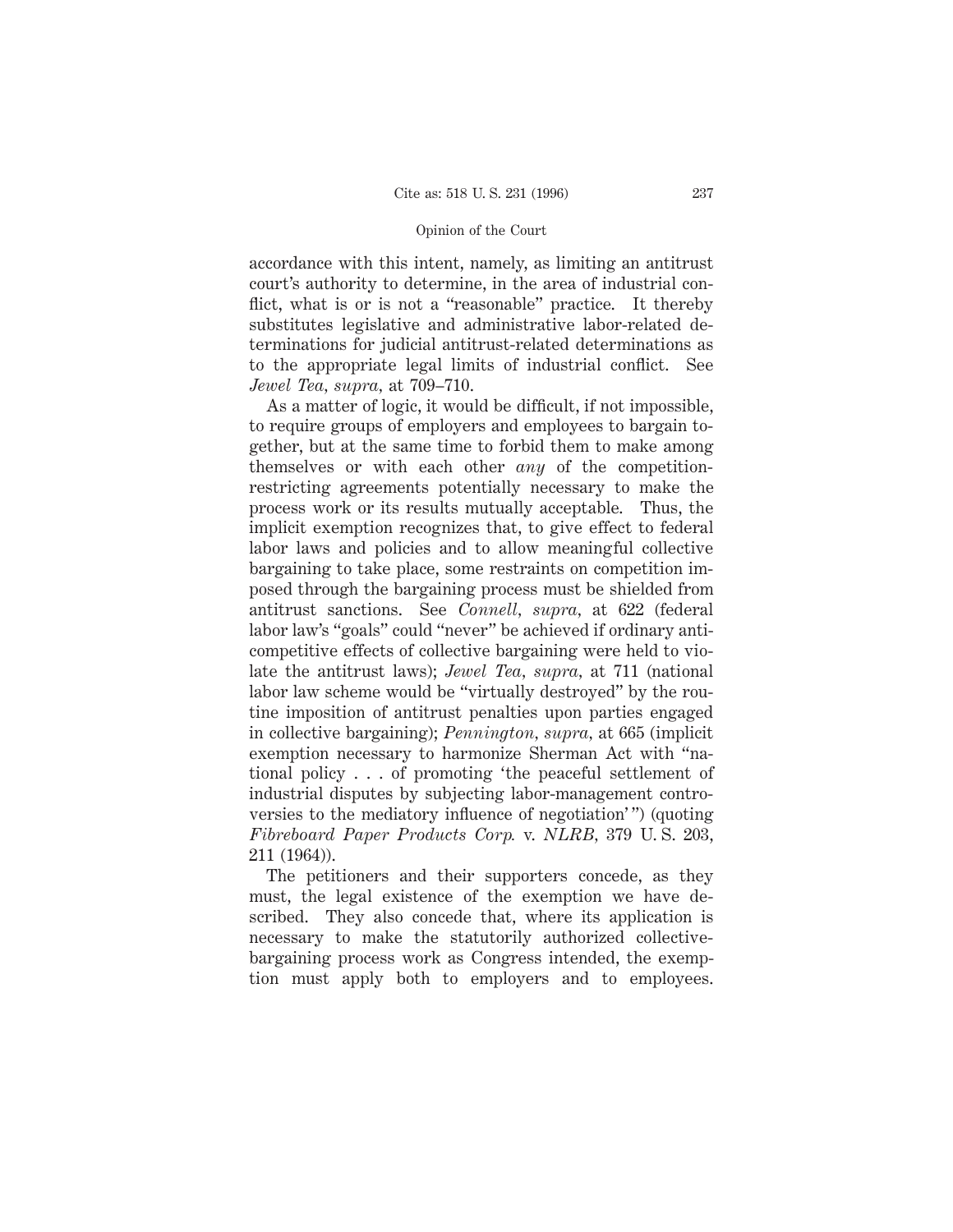Accord, *Volkswagenwerk Aktiengesellschaft* v. *Federal Maritime Comm'n,* 390 U. S. 261, 287, n. 5 (1968) (Harlan, J., concurring); *Jewel Tea, supra,* at 729–732, 735 (opinion of Goldberg, J.); Brief for AFL–CIO as *Amicus Curiae* in *Associated Gen. Contractors of Cal., Inc.* v. *Carpenters,* O. T. 1981, No. 81–334, pp. 16–17; see also P. Areeda & H. Hovenkamp, Antitrust Law ¶ 229'd (1995 Supp.) (collecting recent Court of Appeals cases); cf. *H. A. Artists & Associates, Inc.* v. *Actors' Equity Assn.,* 451 U. S. 704, 717, n. 20 (1981) (explicit "statutory" exemption applies only to "bona fide labor organization[s]"). Nor does the dissent take issue with these basic principles. See *post,* at 253–254. Consequently, the question before us is one of determining the exemption's scope: Does it apply to an agreement among several employers bargaining together to implement after impasse the terms of their last best good-faith wage offer? We assume that such conduct, as practiced in this case, is unobjectionable as a matter of labor law and policy. On that assumption, we conclude that the exemption applies.

Labor law itself regulates directly, and considerably, the kind of behavior here at issue—the postimpasse imposition of a proposed employment term concerning a mandatory subject of bargaining. Both the Board and the courts have held that, after impasse, labor law permits employers unilaterally to implement changes in pre-existing conditions, but only insofar as the new terms meet carefully circumscribed conditions. For example, the new terms must be "reasonably comprehended" within the employer's preimpasse proposals (typically the last rejected proposals), lest by imposing more or less favorable terms, the employer unfairly undermined the union's status. *Storer Communications, Inc.,* 294 N. L. R. B. 1056, 1090 (1989); *Taft Broadcasting Co.,* 163 N. L. R. B. 475, 478 (1967), enf'd, 395 F. 2d 622 (CADC 1968); see also *NLRB* v. *Katz,* 369 U. S. 736, 745, and n. 12 (1962). The collective-bargaining proceeding itself must be free of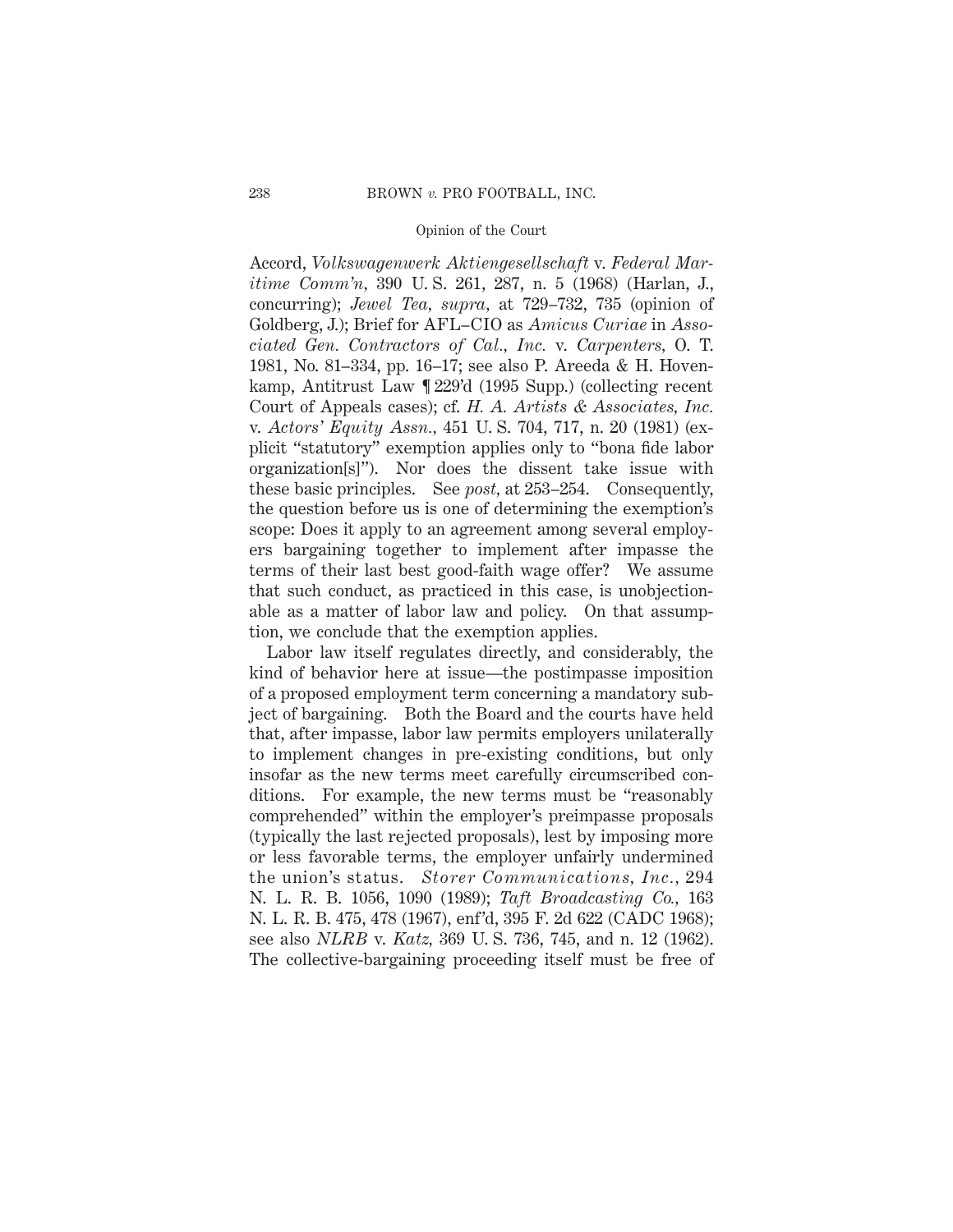any unfair labor practice, such as an employer's failure to have bargained in good faith. See *Akron Novelty Mfg. Co.,* 224 N. L. R. B. 998, 1002 (1976) (where employer has not bargained in good faith, it may not implement a term of employment); 1 P. Hardin, The Developing Labor Law 697 (3d ed. 1992) (same). These regulations reflect the fact that impasse and an accompanying implementation of proposals constitute an integral part of the bargaining process. See *Bonanno Linen Serv., Inc.,* 243 N. L. R. B. 1093, 1094 (1979) (describing use of impasse as a bargaining tactic), enf'd, 630 F. 2d 25 (CA1 1980), aff'd, 454 U. S. 404 (1982); *Colorado-Ute Elec. Assn.,* 295 N. L. R. B. 607, 609 (1989), enf. denied on other grounds, 939 F. 2d 1392 (CA10 1991), cert. denied, 504 U. S. 955 (1992).

Although the case law we have cited focuses upon bargaining by a single employer, no one here has argued that labor law does, or should, treat multiemployer bargaining differently in this respect. Indeed, Board and court decisions suggest that the joint implementation of proposed terms after impasse is a familiar practice in the context of multiemployer bargaining. See, *e. g., El Cerrito Mill & Lumber Co.,* 316 N. L. R. B. 1005 (1995); *Paramount Liquor Co.,* 307 N. L. R. B. 676, 686 (1992); *NKS Distributors, Inc.,* 304 N. L. R. B. 338, 340–341 (1991), rev'd, 50 F. 3d 18 (CA9 1995); *Sage Development Co.,* 301 N. L. R. B. 1173, 1175 (1991); *Walker Constr. Co.,* 297 N. L. R. B. 746, 748 (1990), enf'd, 928 F. 2d 695 (CA5 1991); *Food Employers Council, Inc.,* 293 N. L. R. B. 333, 334, 345–346 (1989); *Tile, Terazzo & Marble Contractors Assn.,* 287 N. L. R. B. 769, 772 (1987), enf'd, 935 F. 2d 1249 (CA11 1991), cert. denied, 502 U. S. 1031 (1992); *Salinas Valley Ford Sales, Inc.,* 279 N. L. R. B. 679, 686, 690 (1986); *Carlsen Porsche Audi, Inc.,* 266 N. L. R. B. 141, 152– 153 (1983); *Typographic Service Co.,* 238 N. L. R. B. 1565 (1978); *United Fire Proof Warehouse Co.* v. *NLRB,* 356 F. 2d 494, 498–499 (CA7 1966); *Cuyamaca Meats, Inc.* v. *Butchers'*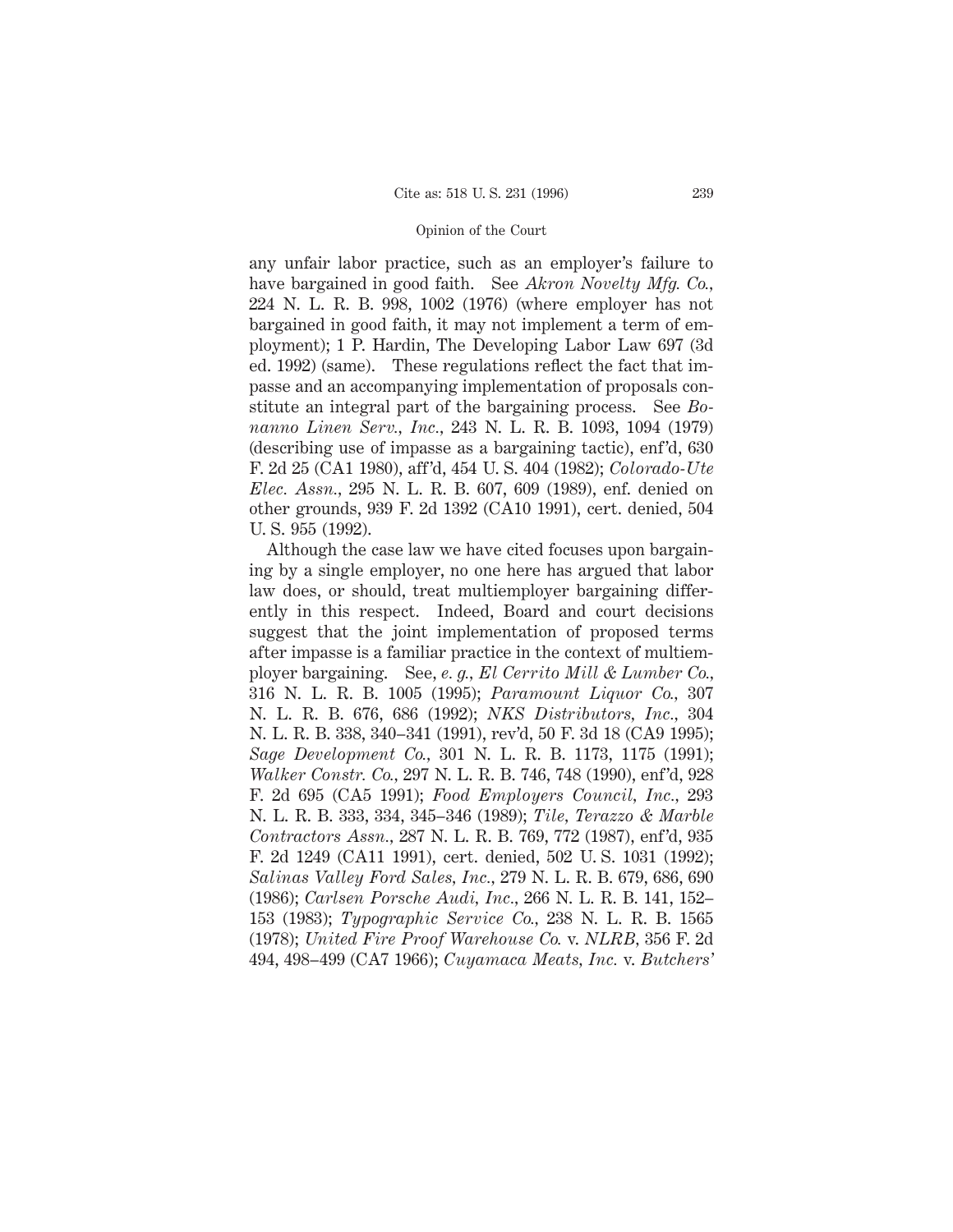*and Food Employers' Pension Trust Fund,* 638 F. Supp. 885, 887 (SD Cal. 1986), aff'd, 827 F. 2d 491 (CA9 1987), cert. denied, 485 U. S. 1008 (1988). We proceed on that assumption.

Multiemployer bargaining itself is a well-established, important, pervasive method of collective bargaining, offering advantages to both management and labor. See Appendix, *infra,* p. 251 (multiemployer bargaining accounts for more than 40% of major collective-bargaining agreements, and is used in such industries as construction, transportation, retail trade, clothing manufacture, and real estate, as well as professional sports); *NLRB* v. *Truck Drivers,* 353 U. S. 87, 95 (1957) *(Buffalo Linen)* (Congress saw multiemployer bargaining as "a vital factor in the effectuation of the national policy of promoting labor peace through strengthened collective bargaining"); *Charles D. Bonanno Linen Service, Inc.* v. *NLRB,* 454 U. S. 404, 409, n. 3 (1982) *(Bonanno Linen)* (multiemployer bargaining benefits both management and labor, by saving bargaining resources, by encouraging development of industry-wide worker benefits programs that smaller employers could not otherwise afford, and by inhibiting employer competition at the workers' expense); Brief for Respondent NLRB in *Bonanno Linen,* O. T. 1981, No. 80– 931, p. 10, n. 7 (same); General Subcommittee on Labor, House Committee on Education and Labor, Multiemployer Association Bargaining and its Impact on the Collective Bargaining Process, 88th Cong., 2d Sess., 10–19, 32–33 (Comm. Print 1964) (same); see also C. Bonnett, Employers' Associations in the United States: A Study of Typical Associations (1922) (history). The upshot is that the practice at issue here plays a significant role in a collective-bargaining process that itself constitutes an important part of the Nation's industrial relations system.

In these circumstances, to subject the practice to antitrust law is to require antitrust courts to answer a host of important practical questions about how collective bargaining over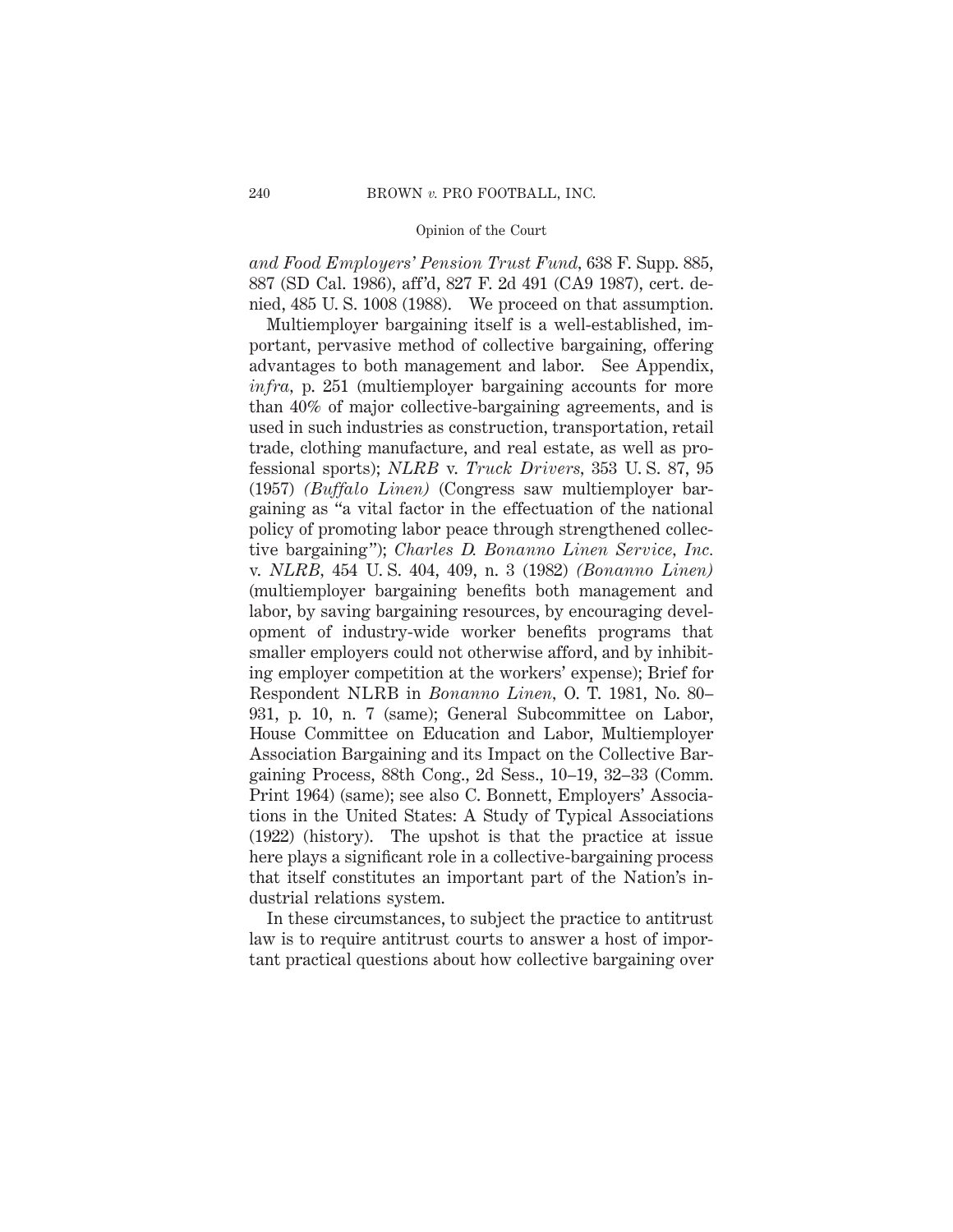wages, hours, and working conditions is to proceed—the very result that the implicit labor exemption seeks to avoid. And it is to place in jeopardy some of the potentially beneficial labor-related effects that multiemployer bargaining can achieve. That is because unlike labor law, which sometimes welcomes anticompetitive agreements conducive to industrial harmony, antitrust law forbids all agreements among competitors (such as competing employers) that unreasonably lessen competition among or between them in virtually any respect whatsoever. See, *e. g., Paramount Famous Lasky Corp.* v. *United States,* 282 U. S. 30 (1930) (agreement to insert arbitration provisions in motion picture licensing contracts). Antitrust law also sometimes permits judges or juries to premise antitrust liability upon little more than uniform behavior among competitors, preceded by conversations implying that later uniformity might prove desirable, see, *e. g., United States* v. *General Motors Corp.,* 384 U. S. 127, 142–143 (1966); *United States* v. *Foley,* 598 F. 2d 1323, 1331–1332 (CA4 1979), cert. denied, 444 U. S. 1043 (1980), or accompanied by other conduct that in context suggests that each competitor failed to make an independent decision, see, *e. g., American Tobacco Co.* v. *United States,* 328 U. S. 781, 809–810 (1946); *United States* v. *Masonite Corp.,* 316 U. S. 265, 275 (1942); *Interstate Circuit, Inc.* v. *United States,* 306 U. S. 208, 226–227 (1939). See generally 6 P. Areeda, Antitrust Law ¶¶ 1416–1427 (1986); Turner, The Definition of Agreement Under the Sherman Act: Conscious Parallelism and Refusals to Deal, 75 Harv. L. Rev. 655 (1962).

If the antitrust laws apply, what are employers to do once impasse is reached? If all impose terms similar to their last joint offer, they invite an antitrust action premised upon identical behavior (along with prior or accompanying conversations) as tending to show a common understanding or agreement. If any, or all, of them individually impose terms that differ significantly from that offer, they invite an unfair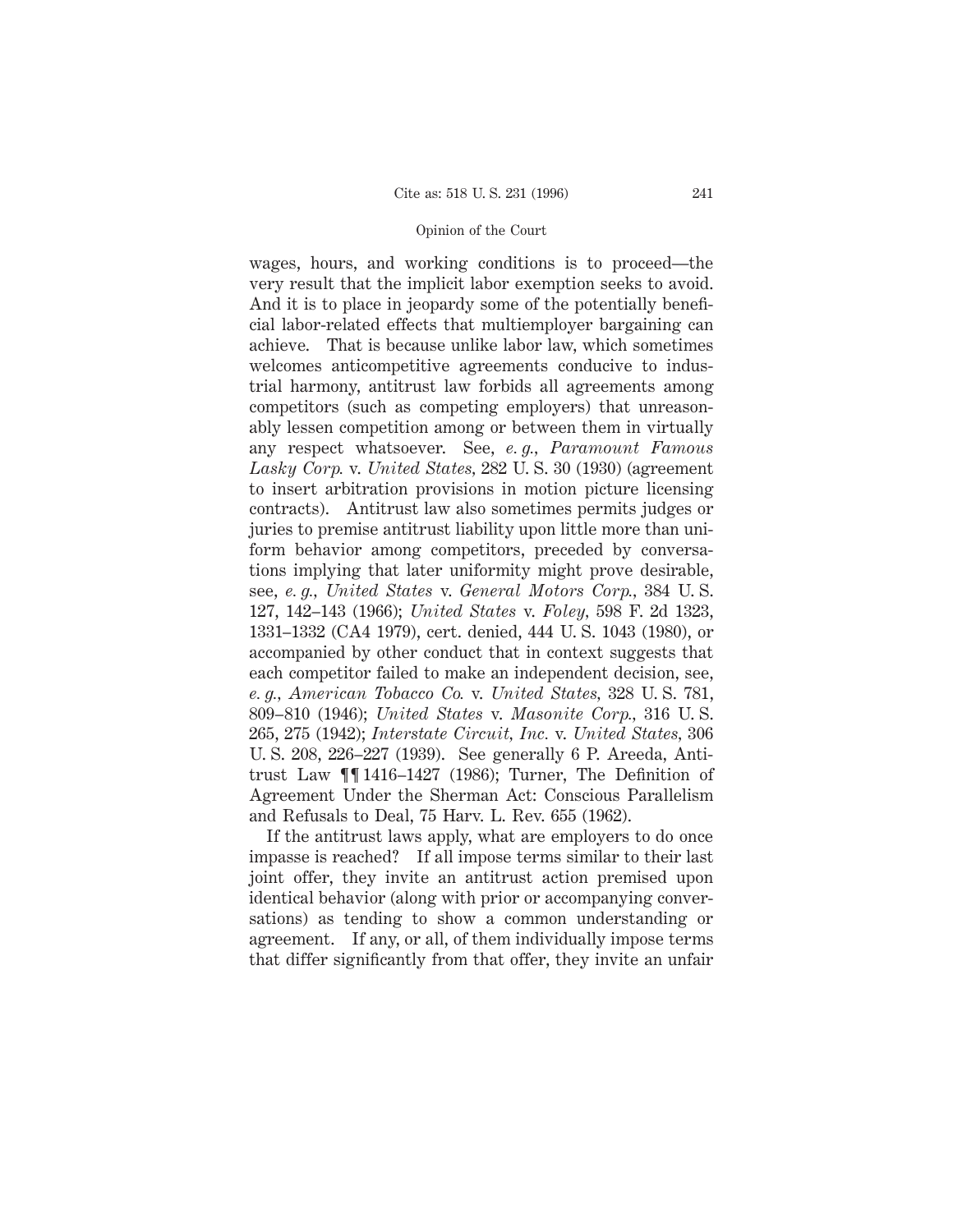labor practice charge. Indeed, how can employers safely discuss their offers together even before a bargaining impasse occurs? A preimpasse discussion about, say, the practical advantages or disadvantages of a particular proposal invites a later antitrust claim that they agreed to limit the kinds of action each would later take should an impasse occur. The same is true of postimpasse discussions aimed at renewed negotiations with the union. Nor would adherence to the terms of an expired collective-bargaining agreement eliminate a potentially plausible antitrust claim charging that they had "conspired" or tacitly "agreed" to do so, particularly if maintaining the status quo were not in the immediate economic self-interest of some. Cf. *Interstate Circuit, supra,* at 222–223; 6 Areeda, *supra,* ¶ 1425. All this is to say that to permit antitrust liability here threatens to introduce instability and uncertainty into the collectivebargaining process, for antitrust law often forbids or discourages the kinds of joint discussions and behavior that the collective-bargaining process invites or requires.

We do not see any obvious answer to this problem. We recognize, as the Government suggests, that, in principle, antitrust courts might themselves try to evaluate particular kinds of employer understandings, finding them "reasonable" (hence lawful) where justified by collective-bargaining necessity. But any such evaluation means a web of detailed rules spun by many different nonexpert antitrust judges and juries, not a set of labor rules enforced by a single expert administrative body, namely the Board. The labor laws give the Board, not antitrust courts, primary responsibility for policing the collective-bargaining process. And one of their objectives was to take from antitrust courts the authority to determine, through application of the antitrust laws, what is socially or economically desirable collective-bargaining policy. See *supra,* at 236–237; see also *Jewel Tea,* 381 U. S., at 716–719 (opinion of Goldberg, J.).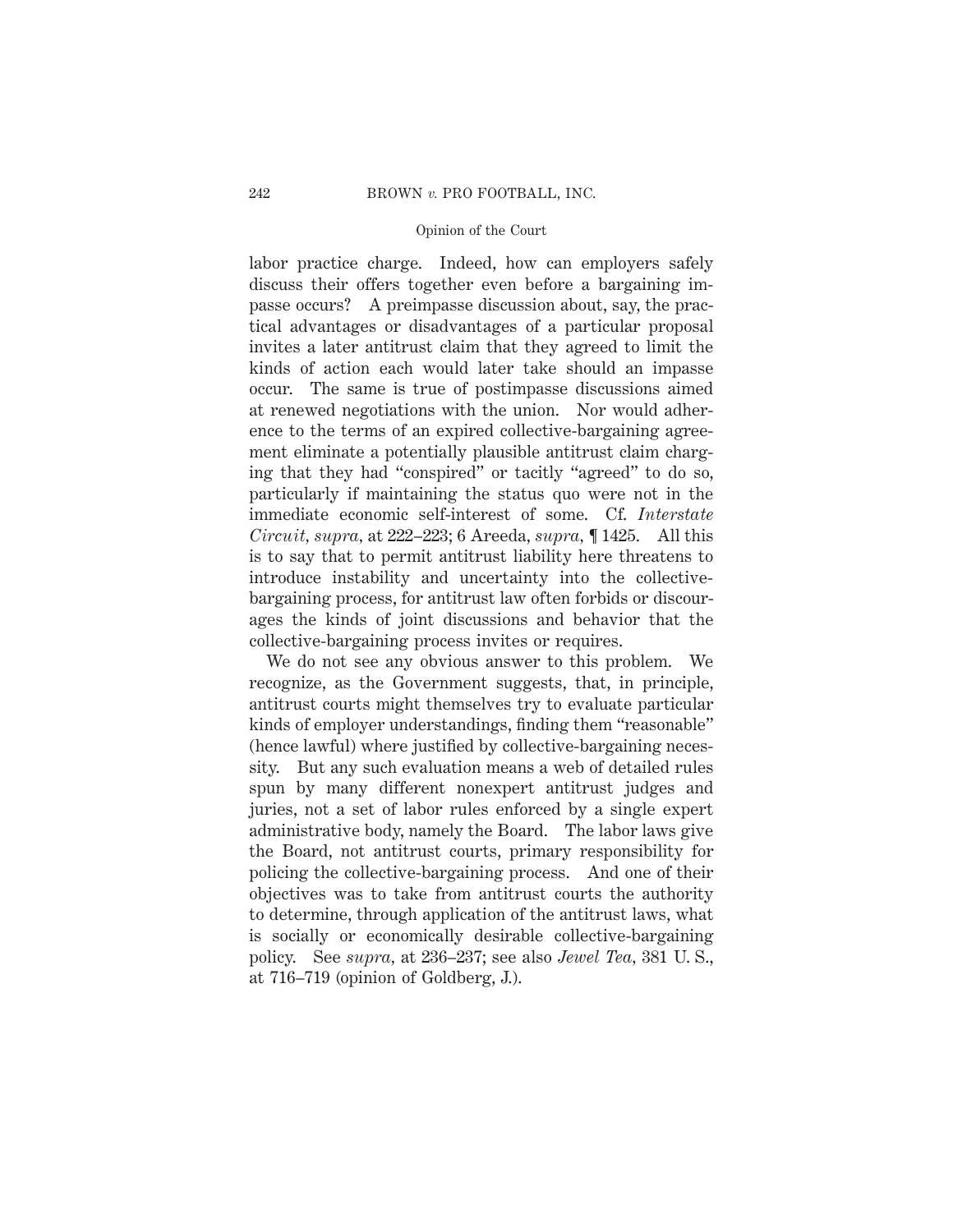## III

Both petitioners and their supporters advance several suggestions for drawing the exemption boundary line short of this case. We shall explain why we find them unsatisfactory.

A

Petitioners claim that the implicit exemption applies only to labor-management *agreements*—a limitation that they deduce from case law language, see, *e. g., Connell,* 421 U. S., at 622 (exemption for "some union-employer *agreements*") (emphasis added), and from a proposed principle—that the exemption must rest upon labor-management consent. The language, however, reflects only the fact that the cases previously before the Court involved collective-bargaining agreements, see *id.,* at 619–620; *Pennington,* 381 U. S., at 660; *Jewel Tea, supra,* at 679–680; the language does not reflect the exemption's rationale, see 50 F. 3d, at 1050.

Nor do we see how an exemption limited by petitioners' principle of labor-management consent could work. One cannot mean the principle literally—that the exemption applies only to understandings embodied in a collectivebargaining agreement—for the collective-bargaining process may take place before the making of any agreement or after an agreement has expired. Yet a multiemployer bargaining process itself necessarily involves many procedural and substantive understandings among participating employers as well as with the union. Petitioners cannot rescue their principle by claiming that the exemption applies only insofar as *both* labor and management consent to those understandings. Often labor will not (and should not) consent to certain common bargaining positions that employers intend to maintain. Cf. Areeda & Hovenkamp, Antitrust Law ¶ 229'd, at 277 ("[J]oint employer preparation and bargaining in the context of a formal multi-employer bargaining unit is clearly exempt"). Similarly, labor need not consent to certain tactics that this Court has approved as part of the multiemployer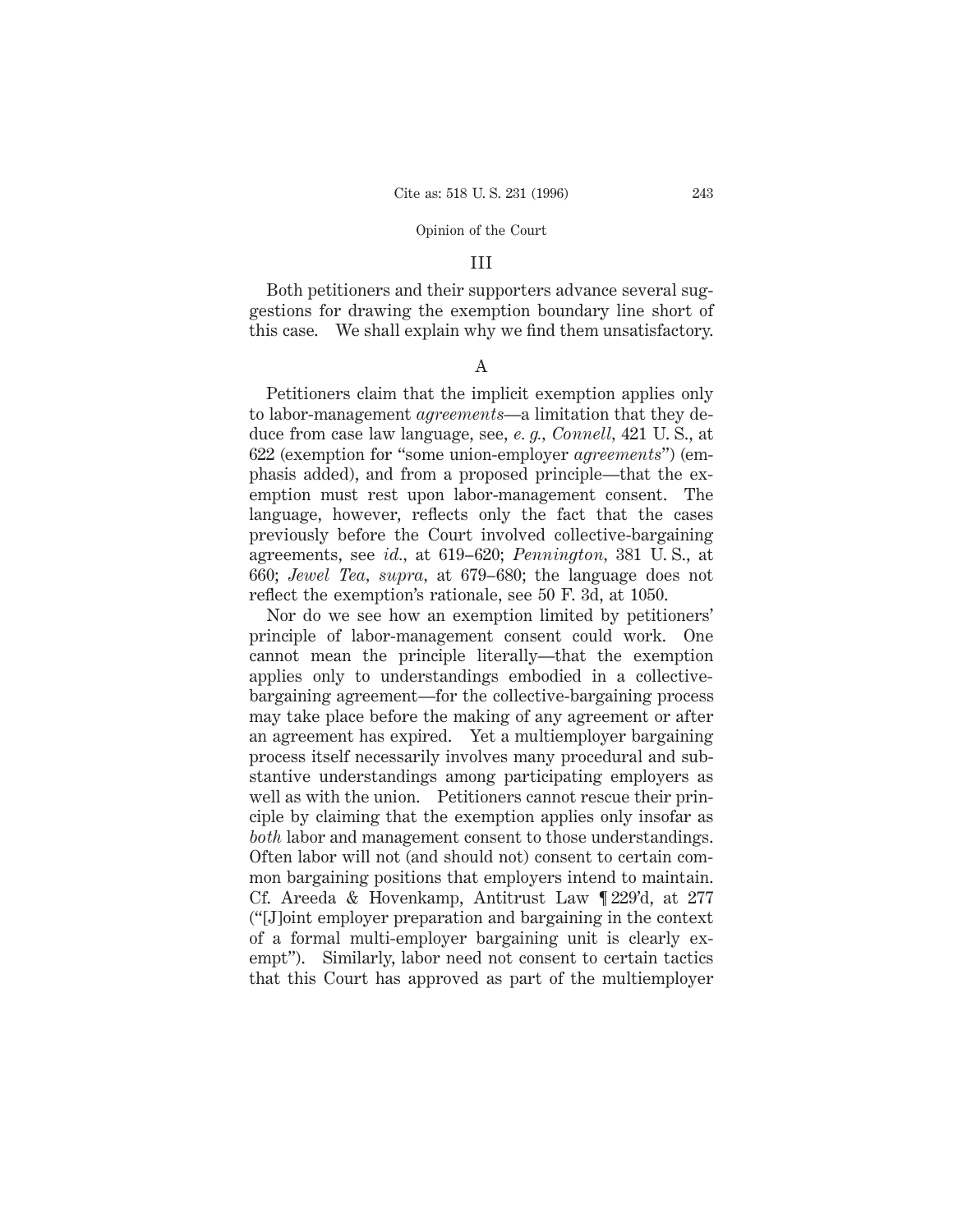bargaining process, such as unit-wide lockouts and the use of temporary replacements. See *NLRB* v. *Brown,* 380 U. S. 278, 284 (1965); *Buffalo Linen,* 353 U. S., at 97.

Petitioners cannot save their consent principle by weakening it, as by requiring union consent only to the multiemployer bargaining process itself. This general consent is automatically present whenever multiemployer bargaining takes place. See *Hi-Way Billboards, Inc.,* 206 N. L. R. B. 22 (1973) (multiemployer unit "based on consent" and "established by an unequivocal agreement by the parties"), enf. denied on other grounds, 500 F. 2d 181 (CA5 1974); *Weyerhaeuser Co.,* 166 N. L. R. B. 299, 299–300 (1967). As so weakened, the principle cannot help decide *which* related practices are, or are not, subject to antitrust immunity.

B

The Government argues that the exemption should terminate at the point of impasse. After impasse, it says, "employers no longer have a duty under the labor laws to maintain the status quo," and "are free as a matter of labor law to negotiate individual arrangements on an interim basis with the union." Brief for United States et al. as *Amici Curiae* 17.

Employers, however, are not completely free at impasse to act independently. The multiemployer bargaining unit ordinarily remains intact; individual employers cannot withdraw. *Bonanno Linen,* 454 U. S., at 410–413. The duty to bargain survives; employers must stand ready to resume collective bargaining. See, *e. g., Worldwide Detective Bureau,* 296 N. L. R. B. 148, 155 (1989); *Hi-Way Billboards, Inc., supra,* at 23. And individual employers can negotiate individual interim agreements with the union only insofar as those agreements are consistent with "the duty to abide by the results of group bargaining." *Bonanno Linen, supra,* at 416. Regardless, the absence of a legal "duty" to act jointly is not determinative. This Court has implied antitrust immunities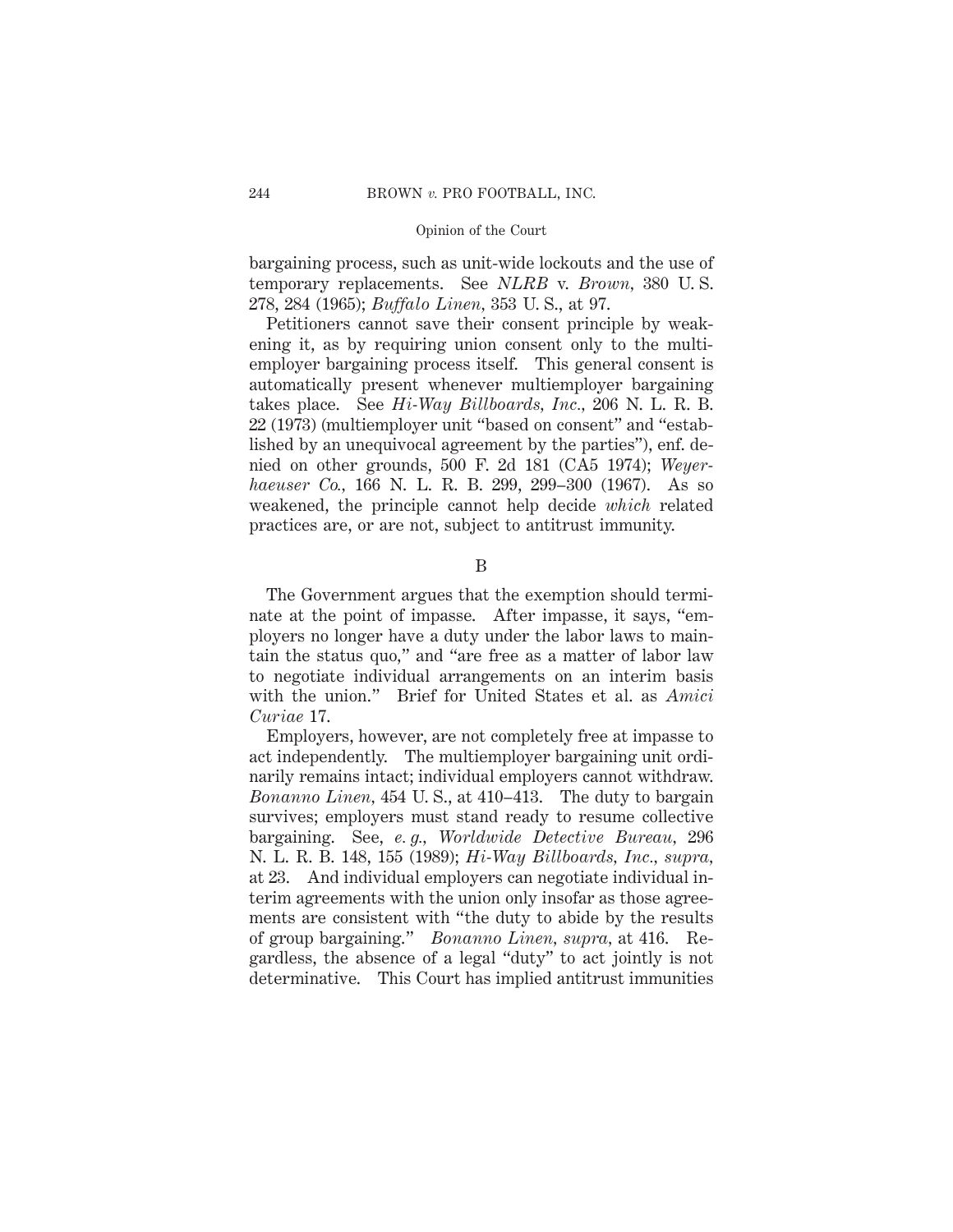that extend beyond statutorily *required* joint action to joint action that a statute "expressly or impliedly allows or assumes must also be immune." 1 P. Areeda & D. Turner, Antitrust Law ¶ 224, p. 145 (1978); see, *e. g., Gordon* v. *New York Stock Exchange, Inc.,* 422 U. S. 659, 682–691 (1975) (immunizing application of joint rule that securities law permitted, but did not require); *United States* v. *National Assn. of Securities Dealers, Inc.,* 422 U. S. 694, 720–730 (1975) (same).

More importantly, the simple "impasse" line would not solve the basic problem we have described above. *Supra,* at 241–242. Labor law permits employers, after impasse, to engage in considerable joint behavior, including joint lockouts and replacement hiring. See, *e. g., Brown, supra,* at 289 (hiring of temporary replacement workers after lockout was "reasonably adapted to the achievement of a legitimate end—preserving the integrity of the multiemployer bargaining unit"). Indeed, as a general matter, labor law often limits employers to four options at impasse: (1) maintain the status quo, (2) implement their last offer, (3) lock out their workers (and either shut down or hire temporary replacements), or (4) negotiate separate interim agreements with the union. See generally 1 Hardin, The Developing Labor Law, at 516–520, 696–699. What is to happen if the parties cannot reach an interim agreement? The other alternatives are limited. Uniform employer conduct is likely. Uniformity—at least when accompanied by discussion of the matter invites antitrust attack. And such attack would ask antitrust courts to decide the lawfulness of activities intimately related to the bargaining process.

The problem is aggravated by the fact that "impasse" is often temporary, see *Bonanno Linen, supra,* at 412 (approving Board's view of impasse as "a recurring feature in the bargaining process, . . . a temporary deadlock or hiatus in negotiations which in almost all cases is eventually broken, through either a change of mind or the application of economic force") (internal quotation marks omitted); W. Sim-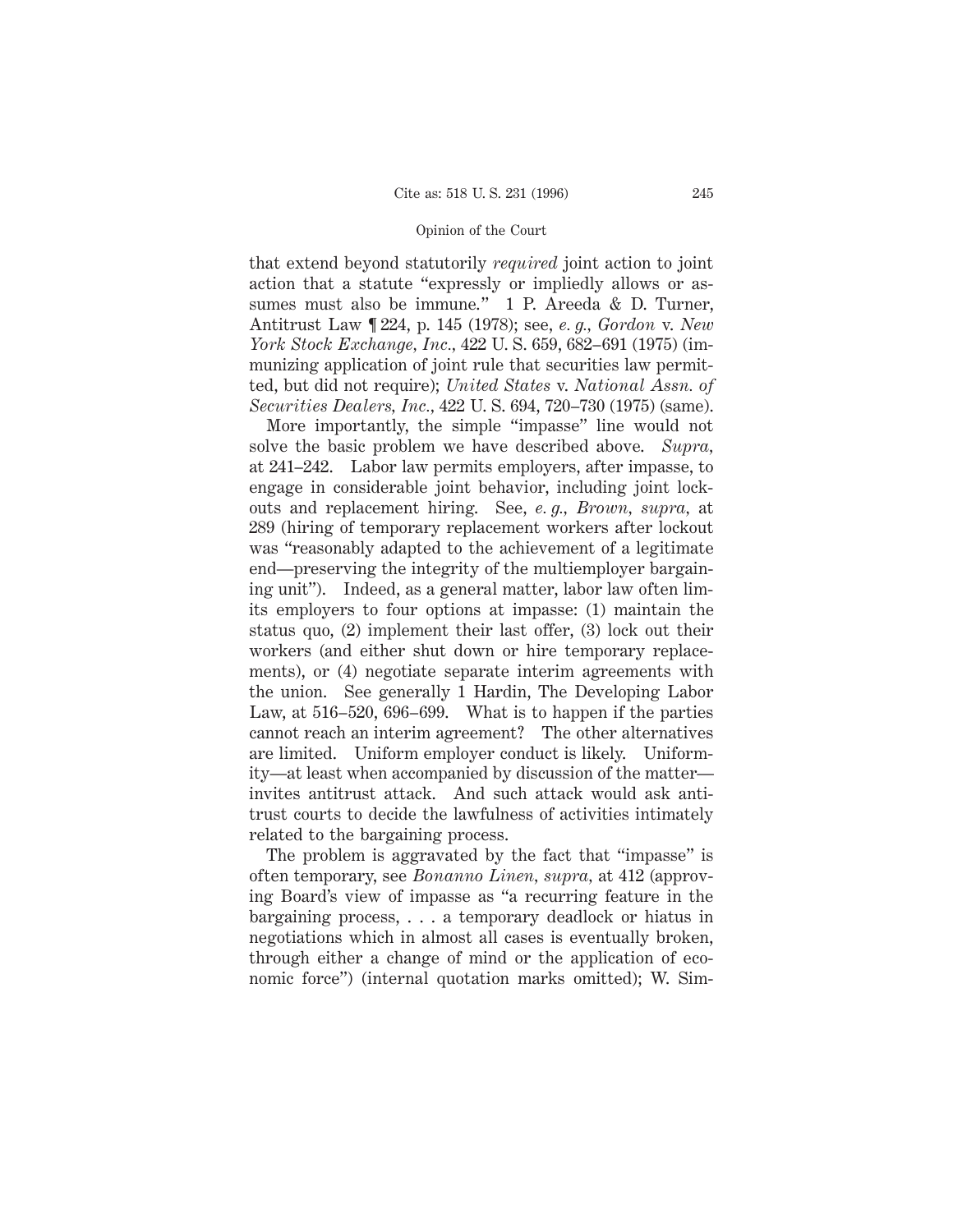kin & N. Fidandis, Mediation and the Dynamics of Collective Bargaining 139–140 (2d ed. 1986); it may differ from bargaining only in degree, see 1 Hardin, *supra,* at 691–696; *Taft Broadcasting Co.,* 163 N. L. R. B., at 478; it may be manipulated by the parties for bargaining purposes, see *Bonanno Linen, supra,* at 413, n. 8 (parties might, for strategic purposes, "precipitate an impasse"); and it may occur several times during the course of a single labor dispute, since the bargaining process is not over when the first impasse is reached, cf. J. Bartlett, Familiar Quotations 754:8 (16th ed. 1992). How are employers to discuss future bargaining positions during a temporary impasse? Consider, too, the adverse consequences that flow from failing to guess how an *antitrust* court would later draw the impasse line. Employers who erroneously concluded that impasse had *not* been reached would risk antitrust liability were they collectively to maintain the status quo, while employers who erroneously concluded that impasse *had* occurred would risk unfair labor practice charges for prematurely suspending multiemployer negotiations.

The United States responds with suggestions for softening an "impasse" rule by extending the exemption after impasse "for such time as would be reasonable in the circumstances" for employers to consult with counsel, confirm that impasse has occurred, and adjust their business operations, Brief for United States et al. as *Amici Curiae* 24; by reestablishing the exemption once there is a "resumption of goodfaith bargaining," *id.,* at 18, n. 5; and by looking to antitrust law's "rule of reason" to shield—"in some circumstances" such joint actions as the unit-wide lockout or the concerted maintenance of previously established joint benefit or retirement plans, *ibid*. But even as so modified, the impasserelated rule creates an exemption that can evaporate in the middle of the bargaining process, leaving later antitrust courts free to second-guess the parties' bargaining decisions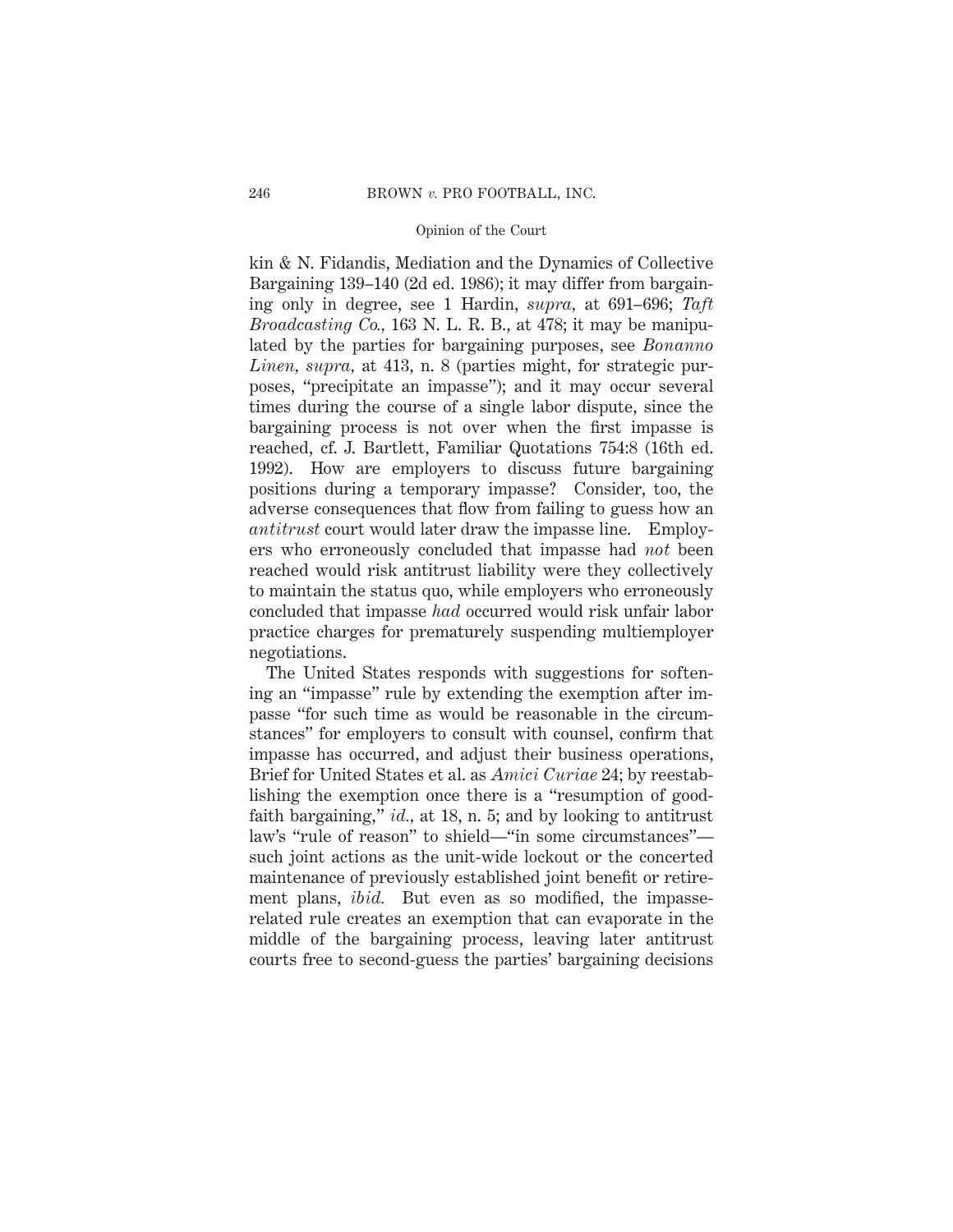and consequently forcing them to choose their collectivebargaining responses in light of what they predict or fear that antitrust courts, not labor law administrators, will eventually decide. Cf. *Dallas General Drivers, Warehousemen and Helpers, Local Union No. 745* v. *NLRB,* 355 F. 2d 842, 844–845 (CADC 1966) ("The problem of deciding when further bargaining . . . is futile is often difficult for the bargainers and is necessarily so for the Board. But in the whole complex of industrial relations few issues are less suited to appellate judicial appraisal . . . or better suited to the expert experience of a board which deals constantly with such problems").

C

Petitioners and their supporters argue in the alternative for a rule that would exempt postimpasse agreement about bargaining "tactics," but not postimpasse agreement about substantive "terms," from the reach of antitrust. See 50 F. 3d, at 1066–1069 (Wald, J., dissenting). They recognize, however, that both the Board and the courts have said that employers can, and often do, employ the imposition of "terms" as a bargaining "tactic." See, *e. g., American Ship Building Co.* v. *NLRB,* 380 U. S. 300, 316 (1965); *Colorado-Ute Elec. Assn., Inc.* v. *NLRB,* 939 F. 2d 1392, 1404 (CA10 1991), cert. denied, 504 U. S. 955 (1992); *Circuit-Wise, Inc.,* 309 N. L. R. B. 905, 921 (1992); *Hi-Way Billboards,* 206 N. L. R. B., at 23; *Bonanno Linen,* 243 N. L. R. B., at 1094. This concession as to joint "tactical" implementation would turn the presence of an antitrust exemption upon a determination of the employers' primary purpose or motive. See, *e. g.,* 50 F. 3d, at 1069 (Wald, J., dissenting). But to ask antitrust courts, insulated from the bargaining process, to investigate an employer group's subjective motive is to ask them to conduct an inquiry often more amorphous than those we have previously discussed. And, in our view, a labor/ antitrust line drawn on such a basis would too often raise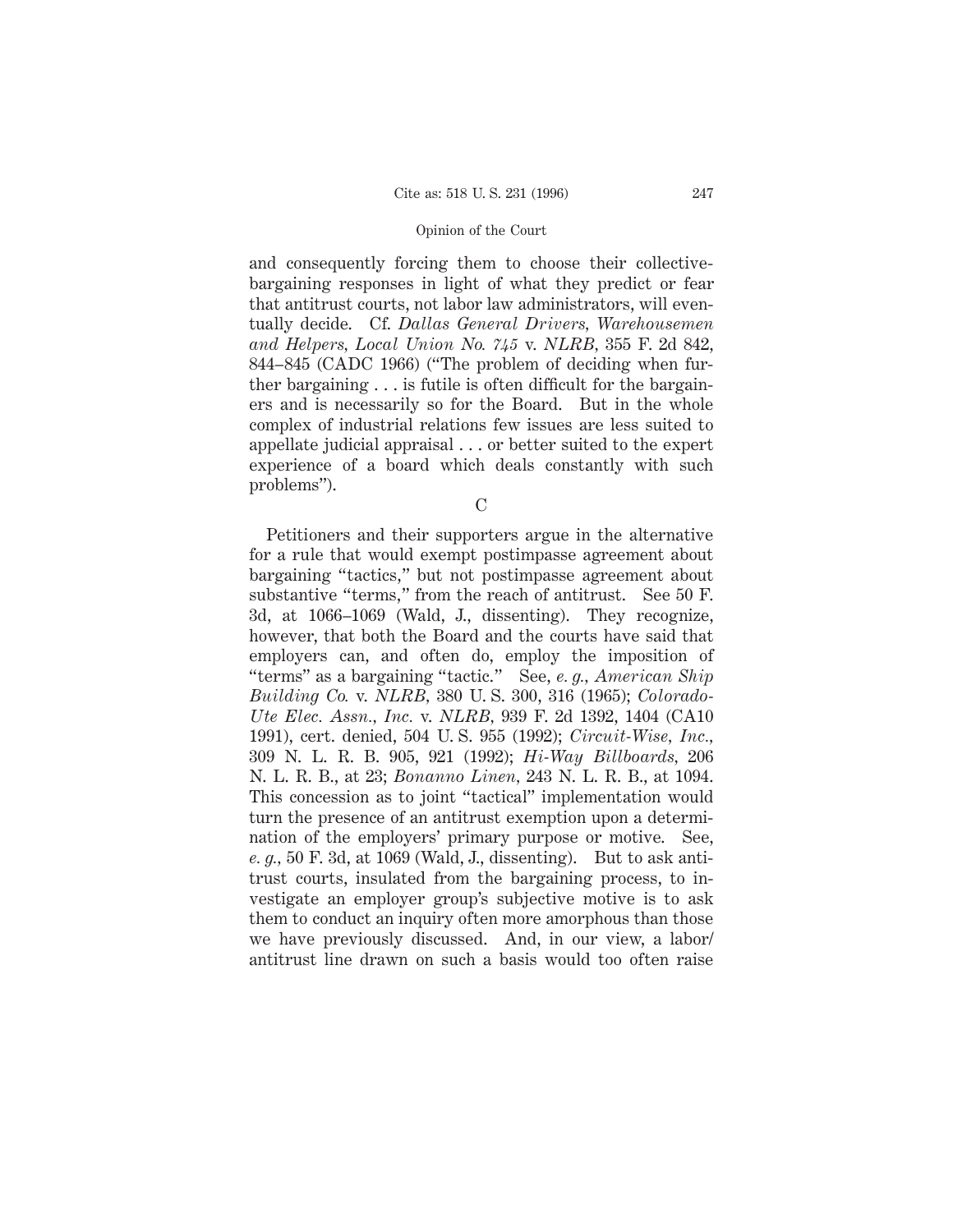the same related (previously discussed) problems. See *supra,* at 237, 241–242; *Jewel Tea,* 381 U. S., at 716 (opinion of Goldberg, J.) (expressing concern about antitrust judges "roaming at large" through the bargaining process).

D

Petitioners make several other arguments. They point, for example, to cases holding applicable, in collectivebargaining contexts, general "backdrop" statutes, such as a state statute requiring a plant-closing employer to make employee severance payments, *Fort Halifax Packing Co.* v. *Coyne,* 482 U. S. 1 (1987), and a state statute mandating certain minimum health benefits, *Metropolitan Life Ins. Co.* v. *Massachusetts,* 471 U. S. 724 (1985). Those statutes, however, " 'neither encourage<sup>[d]</sup> nor discourage<sup>[d]</sup> the collective-bargaining processes that are the subject of the [federal labor laws].' " *Fort Halifax, supra,* at 21 (quoting *Metropolitan Life, supra,* at 755). Neither did those statutes come accompanied with antitrust's labor-related history. Cf. *Oliver,* 358 U. S., at 295–297 (state antitrust law interferes with collective bargaining and is not applicable to labor-management agreement).

Petitioners also say that irrespective of how the labor exemption applies elsewhere to multiemployer collective bargaining, professional sports is "special." We can understand how professional sports may be special in terms of, say, interest, excitement, or concern. But we do not understand how they are special in respect to labor law's antitrust exemption. We concede that the clubs that make up a professional sports league are not completely independent economic competitors, as they depend upon a degree of cooperation for economic survival. *National Collegiate Athletic Assn.* v. *Board of Regents of Univ. of Okla.,* 468 U. S. 85, 101–102 (1984); App. 110–115 (declaration of NFL Commissioner). In the present context, however, that circumstance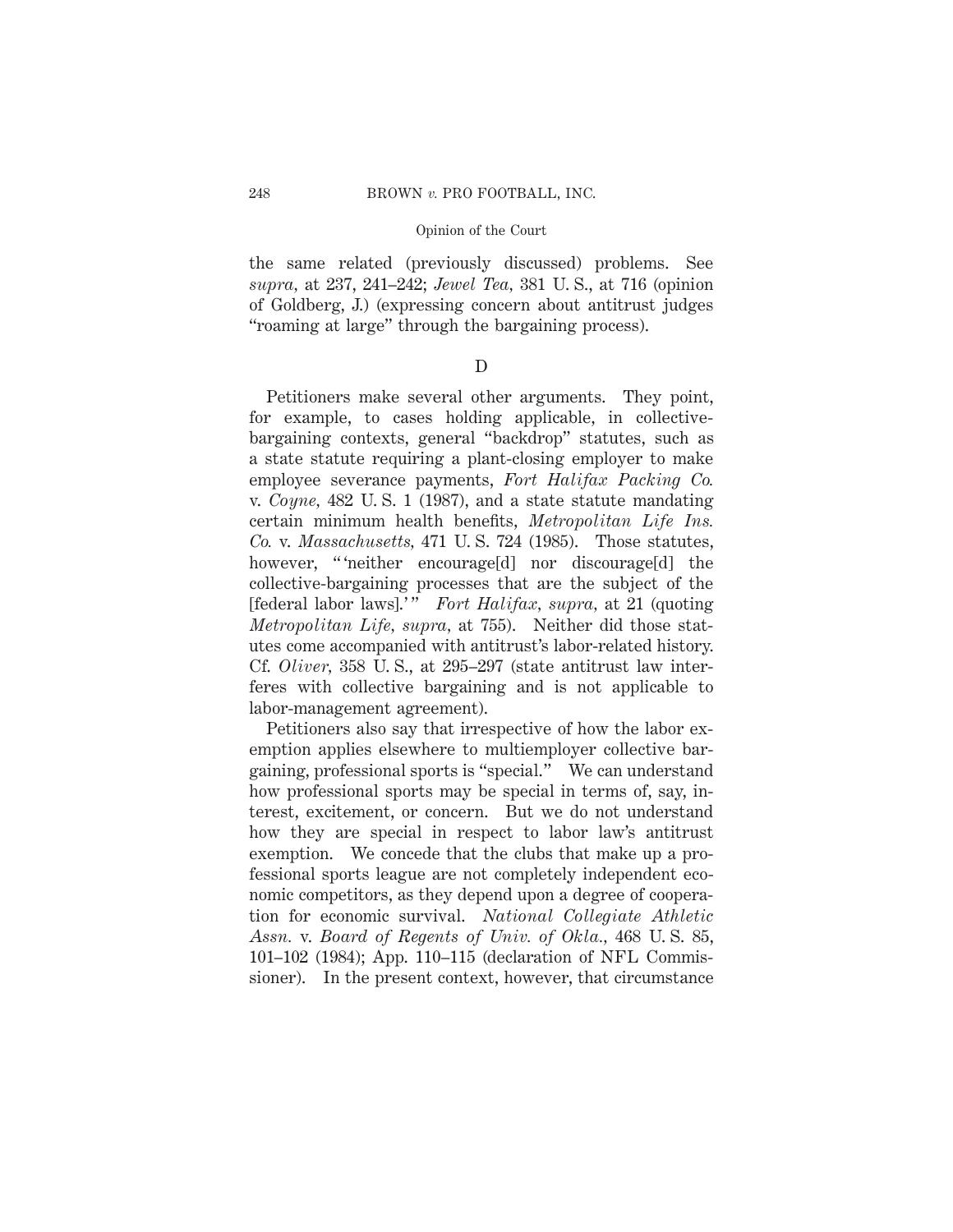makes the league more like a single bargaining employer, which analogy seems irrelevant to the legal issue before us.

We also concede that football players often have special individual talents, and, unlike many unionized workers, they often negotiate their pay individually with their employers. See *post*, at 255 (STEVENS, J., dissenting). But this characteristic seems simply a feature, like so many others, that might give employees (or employers) more (or less) bargaining power, that might lead some (or all) of them to favor a particular kind of bargaining, or that might lead to certain demands at the bargaining table. We do not see how it could make a critical legal difference in determining the underlying framework in which bargaining is to take place. See generally Jacobs & Winter, Antitrust Principles and Collective Bargaining by Athletes: Of Superstars in Peonage, 81 Yale L. J. 1 (1971). Indeed, it would be odd to fashion an antitrust exemption that gave additional advantages to professional football players (by virtue of their superior bargaining power) that transport workers, coal miners, or meat packers would not enjoy.

The dissent points to other "unique features" of the parties' collective-bargaining relationship, which, in the dissent's view, make the case "atypical." *Post,* at 255. It says, for example, that the employers imposed the restraint simply to enforce compliance with league-wide rules, and that the bargaining consisted of nothing more than the sending of a "notice," and therefore amounted only to "so-called" bargaining. *Post,* at 256–257. Insofar as these features underlie an argument for looking to the employers' true purpose, we have already discussed them. See *supra,* at 247–248. Insofar as they suggest that there was not a genuine impasse, they fight the basic assumption upon which the District Court, the Court of Appeals, petitioners, and this Court rest the case. See 782 F. Supp. 125, 134 (DC 1991); 50 F. 3d, at 1056–1057; Pet. for Cert. i. Ultimately, we cannot find a satisfactory basis for distinguishing football players from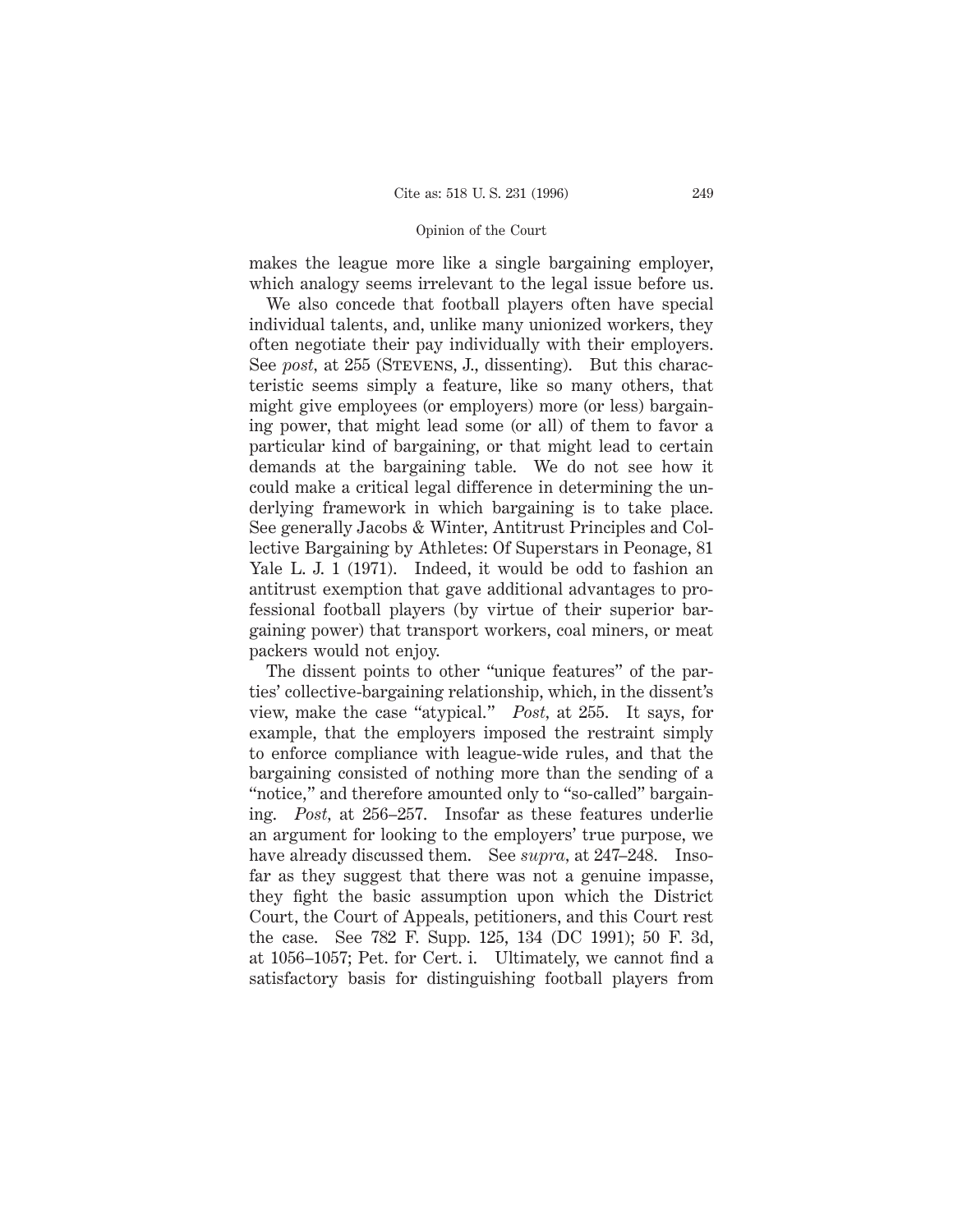other organized workers. We therefore conclude that all must abide by the same legal rules.

\*\*\*

For these reasons, we hold that the implicit ("nonstatutory") antitrust exemption applies to the employer conduct at issue here. That conduct took place during and immediately after a collective-bargaining negotiation. It grew out of, and was directly related to, the lawful operation of the bargaining process. It involved a matter that the parties were required to negotiate collectively. And it concerned only the parties to the collective-bargaining relationship.

Our holding is not intended to insulate from antitrust review every joint imposition of terms by employers, for an agreement among employers could be sufficiently distant in time and in circumstances from the collective-bargaining process that a rule permitting antitrust intervention would not significantly interfere with that process. See, *e. g.,* 50 F. 3d, at 1057 (suggesting that exemption lasts until collapse of the collective-bargaining relationship, as evidenced by decertification of the union); *El Cerrito Mill & Lumber Co.,* 316 N. L. R. B., at 1006–1007 (suggesting that "extremely long" impasse, accompanied by "instability" or "defunctness" of multiemployer unit, might justify union withdrawal from group bargaining). We need not decide in this case whether, or where, within these extreme outer boundaries to draw that line. Nor would it be appropriate for us to do so without the detailed views of the Board, to whose "specialized judgment" Congress "intended to leave" many of the "inevitable questions concerning multiemployer bargaining bound to arise in the future." *Buffalo Linen,* 353 U. S., at 96 (internal quotation marks omitted); see also *Jewel Tea,* 381 U. S., at 710, n. 18.

The judgment of the Court of Appeals is affirmed.

*It is so ordered.*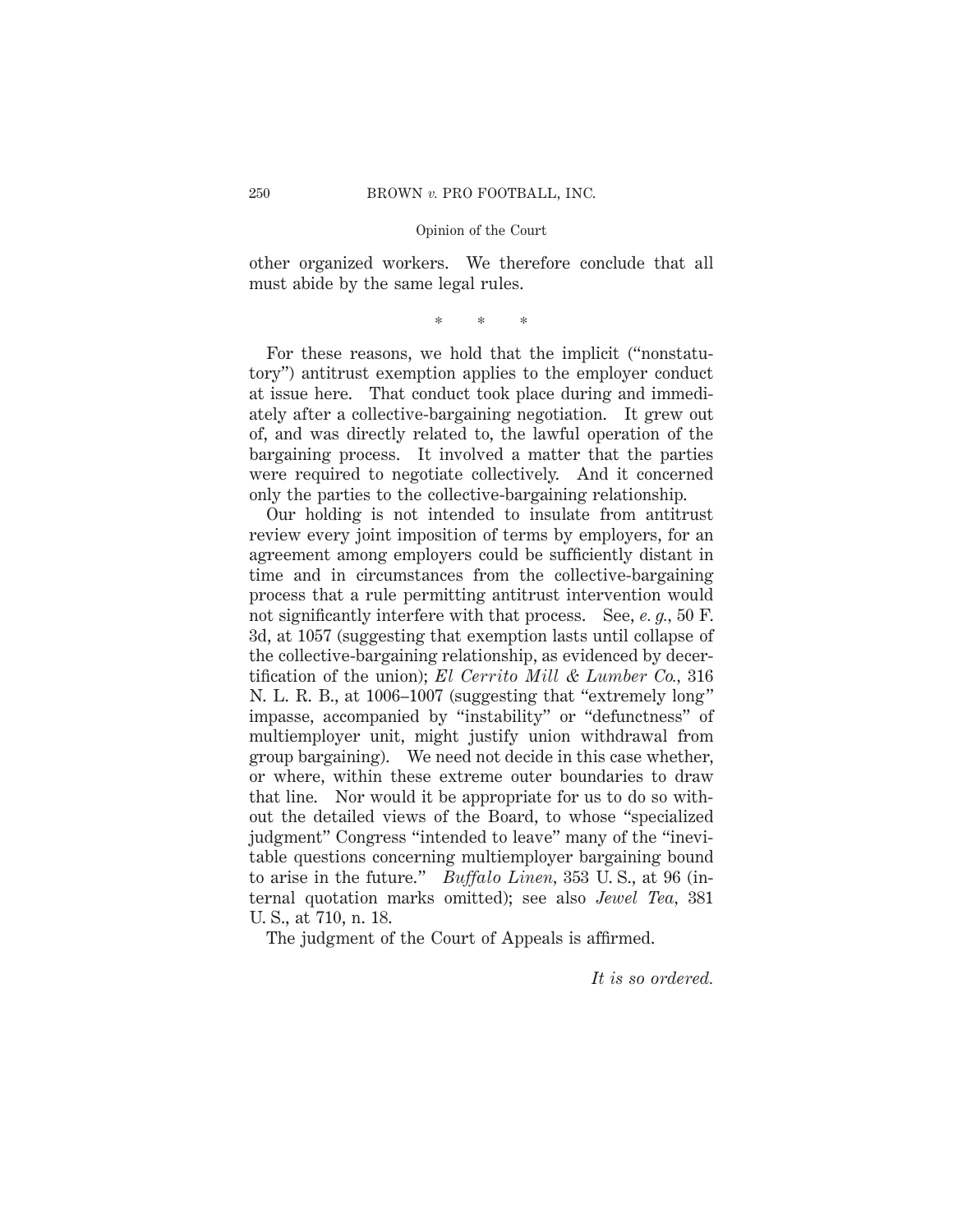Appendix to opinion of the Court

# APPENDIX TO OPINION OF THE COURT

# TABLE A

# Major Bargaining Units and Employment in Private Industry, by Type of Bargaining Unit, 1994.

(Covers bargaining units of 1,000 or more workers.)

|                         | Number |                  | Percent |                  |
|-------------------------|--------|------------------|---------|------------------|
| Type                    |        | Units Employment |         | Units Employment |
| 1.                      |        | 522 2.305.478    | 44      | 43.              |
| $M&S$                   |        | 664 3.040.159    | 56      | -57              |
| Total 1,186 $5,345,637$ |        |                  | 100     | 100              |

I = Multiemployer.

 $M =$ One company, more than one location.

 $S =$  One company, single location.

Source: U. S. Dept. of Labor, Bureau of Labor Statistics, unpublished data (Feb. 14, 1996) (available in Clerk of Court's case file).

## TABLE B

# Major Multiemployer Collective Bargaining Units and Employment in Private Industry, by Industry, 1994.

(Covers bargaining units of 1,000 or more workers.)

|                                     | Number |            | Percent        |            |
|-------------------------------------|--------|------------|----------------|------------|
| Type                                | Units  | Employment | Units          | Employment |
| All industries                      | 522    | 2,305,478  | <b>100</b>     | 100        |
| Manufacturing                       | 45     | 210,050    | 9              | 9          |
| $Food. \ldots \ldots \ldots \ldots$ | 13     | 50,750     | 2              | 2          |
| Apparel.                            | 23     | 141,600    | 4              | 6          |
| Other $\dots\dots\dots\dots$        | 9      | 17,700     | 2              |            |
| Nonmanufacturing                    | 477    | 2,095,428  | 91             | 91         |
| $\text{Mining} \dots \dots \dots$   | 2      | 267,500    | (1)            | 3          |
| Construction                        | 337    | 995,443    | 65             | 43         |
| Railroads.                          | 12     | 189,183    | 2              | 8          |
| Other transportation                | 20     | 156,662    | 4              | 7          |
| Wholesale trade                     | 6      | 8,500      |                | (1)        |
| Retail trade                        | 37     | 314,100    |                | 14         |
| $Real$ estate $\ldots \ldots$       | 11     | 85,800     | 2              | 4          |
| Hotels and motels                   | 11     | 79,200     | 2              | 3          |
| Business services                   | 13     | 63,200     | $\overline{2}$ | 3          |
| Health services                     | 8      | 65,100     | 2              | 3          |
| Other $\dots \dots \dots$           | 20     | 70,740     |                | 3          |

 $(1)$  = More than 0 and less than 0.05 percent.

Source: U. S. Dept. of Labor, Bureau of Labor Statistics, unpublished data (Apr. 17, 1996) (available in Clerk of Court's case file).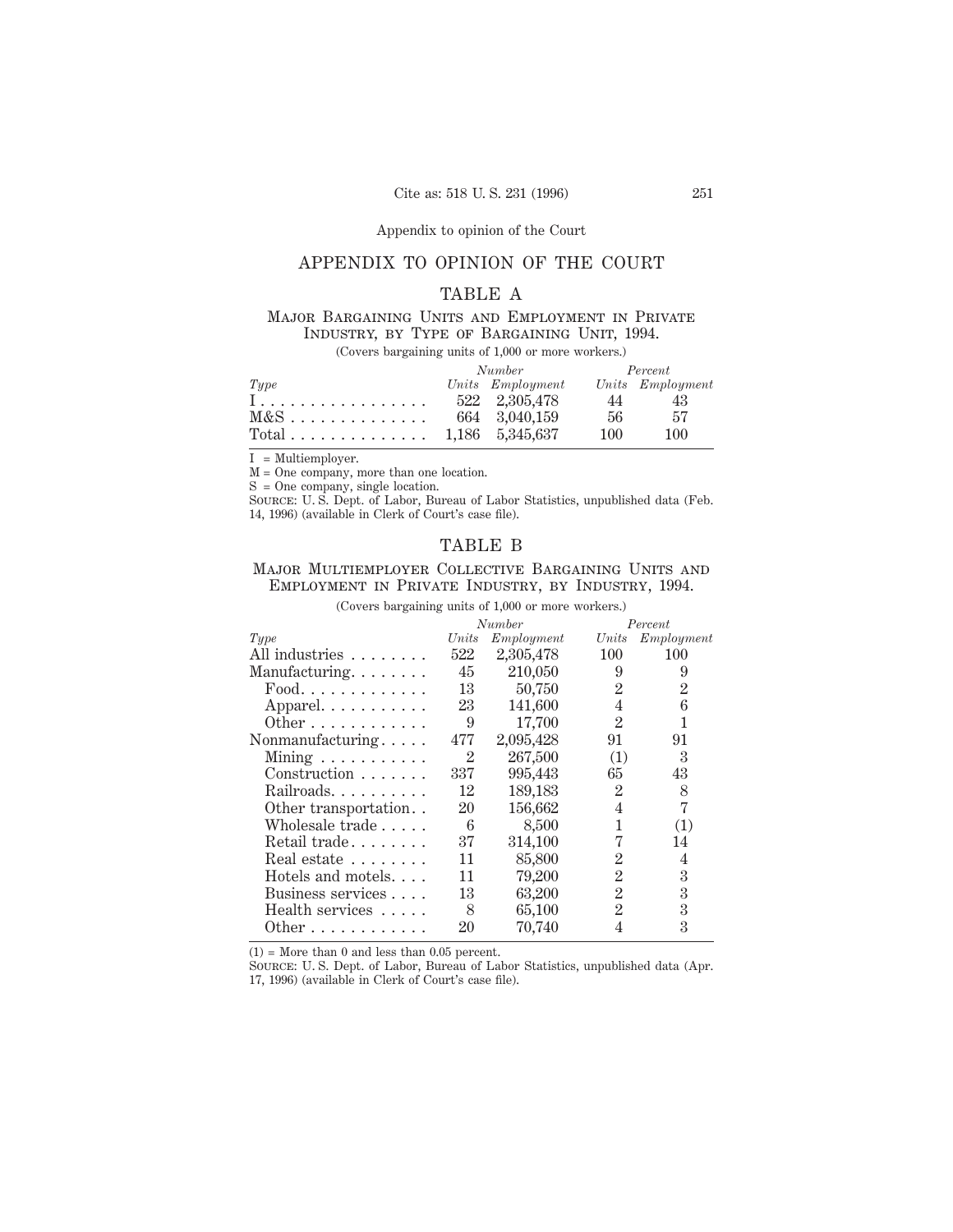## Justice Stevens, dissenting.

In his classic dissent in *Lochner* v. *New York,* 198 U. S. 45, 75 (1905), Justice Holmes reminded us that our disagreement with the economic theory embodied in legislation should not affect our judgment about its constitutionality. It is equally important, of course, to be faithful to the economic theory underlying broad statutory mandates when we are construing their impact on areas of the economy not specifically addressed by their texts. The unique features of this case lead me to conclude that the Court has reached a decision that conflicts with the basic purpose of both the antitrust laws and the national labor policy expressed in a series of congressional enactments.

I

The basic premise underlying the Sherman Act is the assumption that free competition among business entities will produce the best price levels. *National Soc. of Professional Engineers* v. *United States,* 435 U. S. 679, 695 (1978). Collusion among competitors, it is believed, may produce prices that harm consumers. *United States* v. *Socony-Vacuum Oil Co.,* 310 U. S. 150, 226, n. 59 (1940). Similarly, the Court has held, a marketwide agreement among employers setting wages at levels that would not prevail in a free market may violate the Sherman Act. *Anderson* v. *Shipowners Assn. of Pacific Coast,* 272 U. S. 359 (1926).

The jury's verdict in this case has determined that the marketwide agreement among these employers fixed the salaries of the replacement players at a dramatically lower level than would obtain in a free market. While the special characteristics of this industry may provide a justification for the agreement under the rule of reason, see *National Collegiate Athletic Assn.* v. *Board of Regents of Univ. of Okla.,* 468 U. S. 85, 100–104 (1984), at this stage of the proceeding our analysis of the exemption issue must accept the premise that the agreement is unlawful unless it is exempt.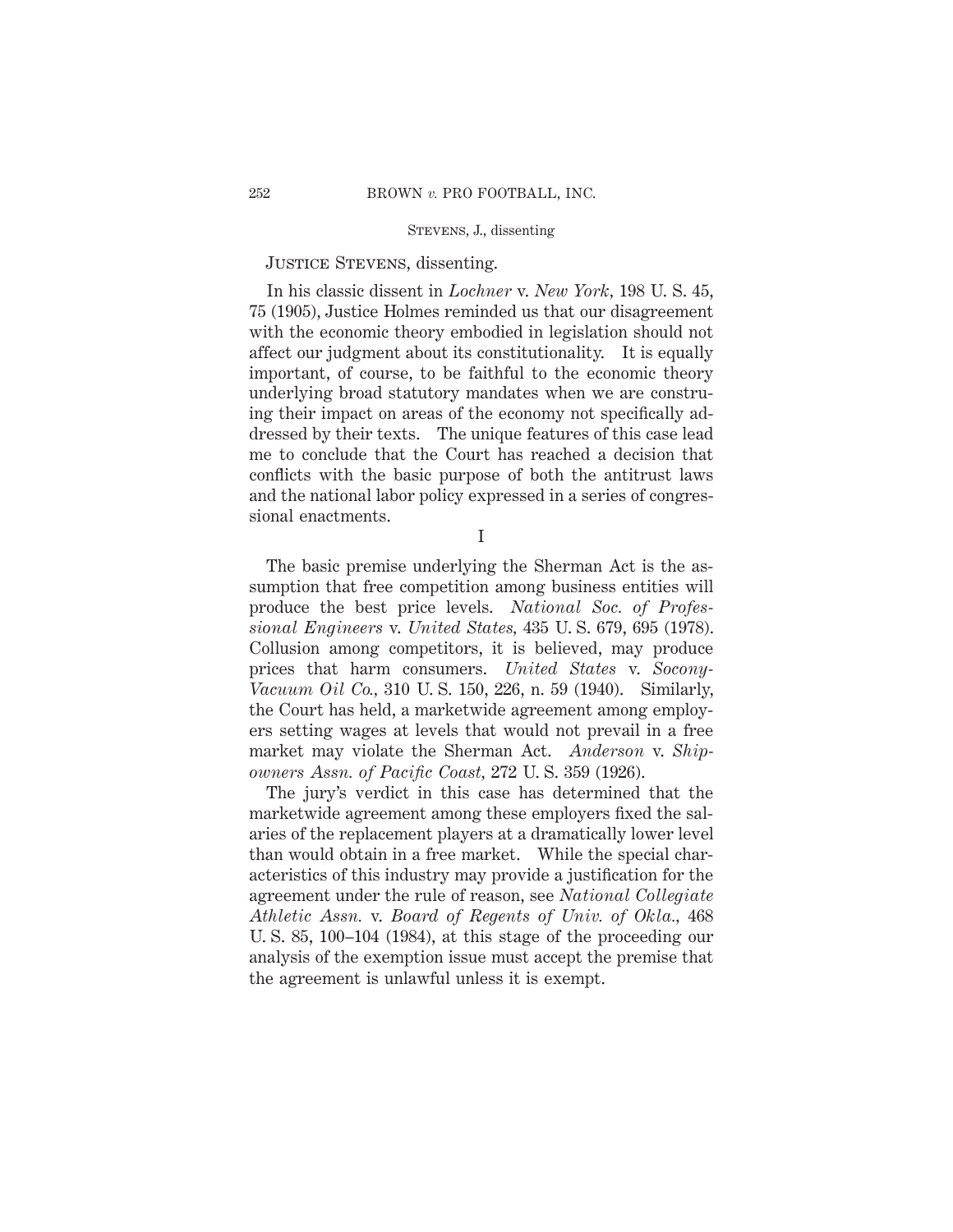The basic premise underlying our national labor policy is that unregulated competition among employees and applicants for employment produces wage levels that are lower than they should be.1 Whether or not the premise is true in fact, it is surely the basis for the statutes that encourage and protect the collective-bargaining process, including the express statutory exemptions from the antitrust laws that Congress enacted in order to protect union activities.<sup>2</sup> Those statutes were enacted to enable collective action by union members to achieve wage levels that are higher than would be available in a free market. See *Trainmen* v. *Chicago R. & I. R. Co.,* 353 U. S. 30, 40 (1957).

The statutory labor exemption protects the right of workers to act collectively to seek better wages, but does not

<sup>&</sup>lt;sup>1</sup> "The inequality of bargaining power between employees who do not possess full freedom of association or actual liberty of contract, and employers who are organized in the corporate or other forms of ownership association substantially burdens and affects the flow of commerce, and tends to aggravate recurrent business depressions, by depressing wage rates and the purchasing power of wage earners in industry and by preventing the stabilization of competitive wage rates and working conditions within and between industries." 29 U. S. C. § 151; R. Posner & F. Easterbrook, Antitrust 31 (2d ed. 1981) ("The main purpose of labor unions is to raise wages by suppressing competition among workers . . ."); see also *Meat Cutters* v. *Jewel Tea Co.,* 381 U. S. 676, 723 (1965) (opinion of Goldberg, J.) ("The very purpose and effect of a labor union is to limit the power of an employer to use competition among workingmen to drive down wage rates and enforce substandard conditions of employment").

<sup>&</sup>lt;sup>2</sup> "The basic sources of organized labor's exemption from federal antitrust laws are §§ 6 and 20 of the Clayton Act, 38 Stat. 731 and 738, 15 U. S. C. § 17 and 29 U. S. C. § 52, and the Norris-LaGuardia Act, 47 Stat. 70, 71, and 73, 29 U. S. C. §§ 104, 105, and 113. These statutes declare that labor unions are not combinations or conspiracies in restraint of trade, and exempt specific union activities, including secondary picketing and boycotts, from the operation of the antitrust laws. See *United States* v. *Hutcheson,* 312 U. S. 219 (1941). They do not exempt concerted action or agreements between unions and nonlabor parties. *Mine Workers* v. *Pennington,* 381 U. S. 657, 662 (1965)." *Connell Constr. Co.* v. *Plumbers,* 421 U. S. 616, 621–622 (1975).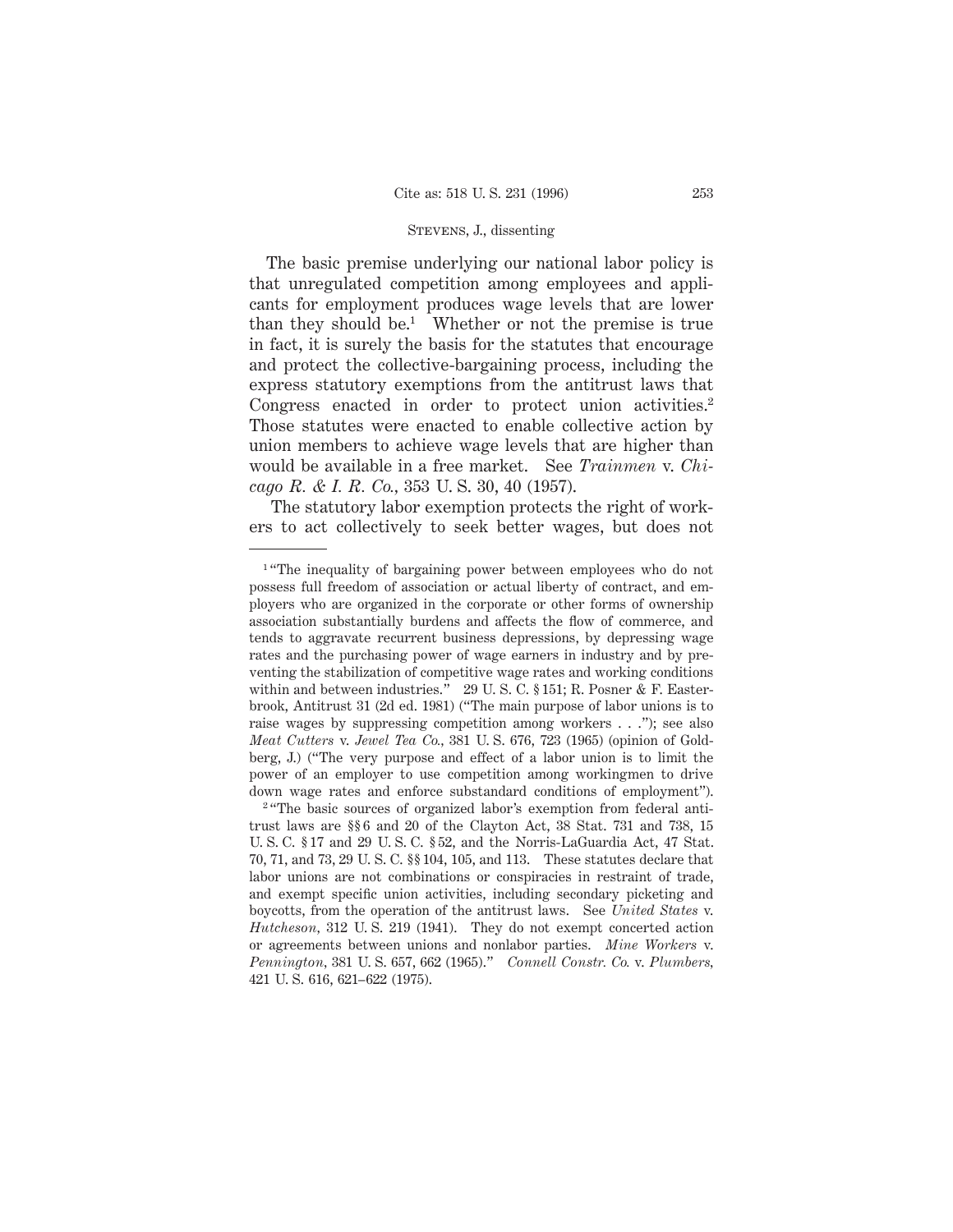"exempt concerted action or agreements between unions and nonlabor parties." *Connell Constr. Co.* v. *Plumbers,* 421 U. S. 616, 621–622 (1975). It is the judicially crafted, nonstatutory labor exemption that serves to accommodate the conflicting policies of the antitrust and labor statutes in the context of action between employers and unions. *Ibid.*

The limited judicial exemption complements its statutory counterpart by ensuring that unions which engage in collective bargaining to enhance employees' wages may enjoy the benefits of the resulting agreements. The purpose of the labor laws would be frustrated if it were illegal for employers to enter into industrywide agreements providing supracompetitive wages for employees. For that reason, we have explained that "a proper accommodation between the congressional policy favoring collective bargaining under the NLRA and the congressional policy favoring free competition in business markets requires that some union-employer agreements be accorded a limited nonstatutory exemption from antitrust sanctions." *Id.,* at 622.

Consistent with basic labor law policies, I agree with the Court that the judicially crafted labor exemption must also cover some collective action that employers take in response to a collective-bargaining agent's demands for higher wages. Immunizing such action from antitrust scrutiny may facilitate collective bargaining over labor demands. So, too, may immunizing concerted employer action designed to maintain the integrity of the multiemployer bargaining unit, such as lockouts that are imposed in response to "a union strike tactic which threatens the destruction of the employers' interest in bargaining on a group basis." *NLRB* v. *Truck Drivers,* 353 U. S. 87, 93 (1957).

In my view, however, neither the policies underlying the two separate statutory schemes, nor the narrower focus on the purpose of the nonstatutory exemption, provides a justification for exempting from antitrust scrutiny collective action initiated by employers to depress wages below the level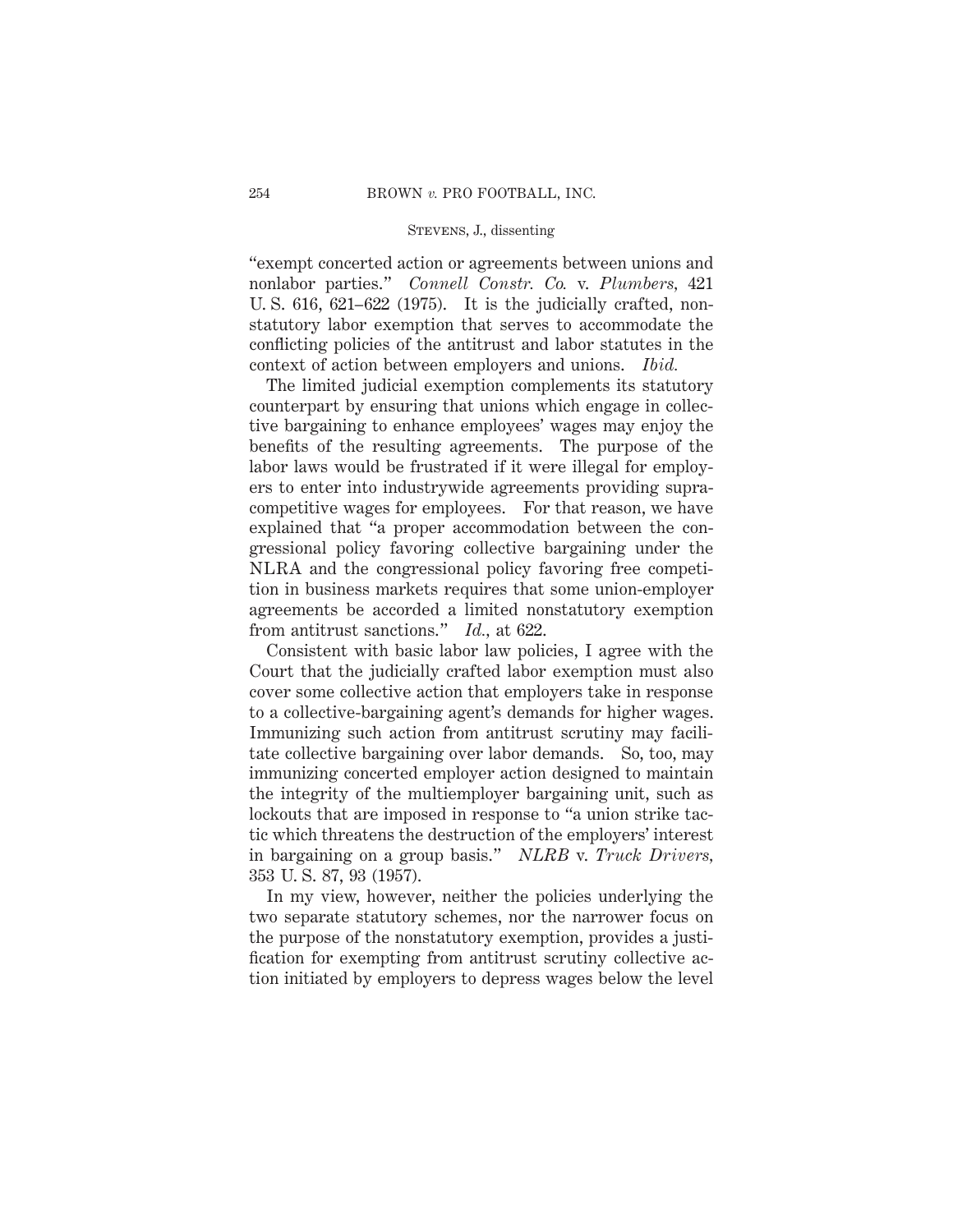that would be produced in a free market. Nor do those policies support a rule that would allow employers to suppress wages by implementing noncompetitive agreements among themselves on matters that have not previously been the subject of either an agreement with labor or even a demand by labor for inclusion in the bargaining process. That, however, is what is at stake in this litigation.

II

In light of the accommodation that has been struck between antitrust and labor law policy, it would be most ironic to extend an exemption crafted to protect collective action by employees to protect employers acting jointly to deny employees the opportunity to negotiate their salaries individually in a competitive market. Perhaps aware of the irony, the Court chooses to analyze this case as though it represented a typical impasse in an unexceptional multiemployer bargaining process. In so doing, it glosses over three unique features of the case that are critical to the inquiry into whether the policies of the labor laws require extension of the nonstatutory labor exemption to this atypical case.

First, in this market, unlike any other area of labor law implicated in the cases cited by the Court, player salaries are individually negotiated. The practice of individually negotiating player salaries prevailed even prior to collective bargaining.3 The players did not challenge the prevailing

<sup>&</sup>lt;sup>3</sup>As the District Court explained: "The present case does not involve any change in preexisting wage terms of either an active or expired collective bargaining agreement. In fact, creation of the developmental squads added a novel category of players to each NFL club. These players were not treated under the salary terms applicable to regular NFL players. Under the 1982 Collective Bargaining Agreement, the NFL players were expressly given the right to negotiate the salary terms of their contracts. 1982 Collective Bargaining Agreement at Article XXII, Plaintiffs' Exhibits at 1. By contrast, the developmental squad contracts indicates that the prospective developmental squad players had no right to negotiate their own salary terms but instead were to receive a fixed non-negotiable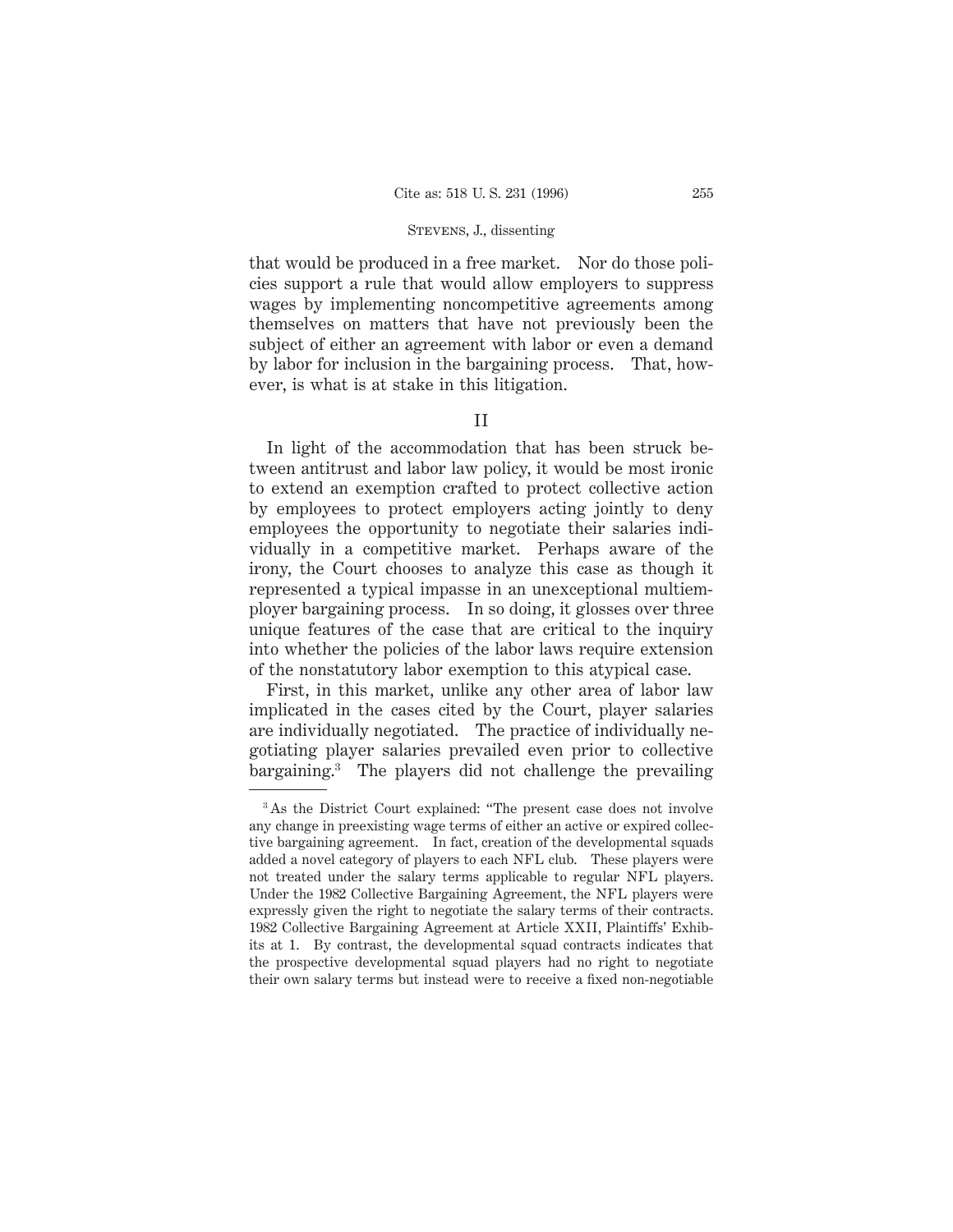practice because, unlike employees in most industries, they want their compensation to be determined by the forces of the free market rather than by the process of collective bargaining. Thus, although the majority professes an inability to understand anything special about professional sports that should affect the framework of labor negotiations, *ante,* at 248–249, in this business it is the employers, not the employees, who seek to impose a noncompetitive uniform wage on a segment of the market and to put an end to competitive wage negotiations.

Second, respondents concede that the employers imposed the wage restraint to force owners to comply with leaguewide rules that limit the number of players that may serve on a team, not to facilitate a stalled bargaining process, or to revisit any issue previously subjected to bargaining. Brief for Respondents 4. The employers could have confronted the culprits directly by stepping up enforcement of roster limits. They instead chose to address the problem by unilaterally preventing players from individually competing in the labor market.

Third, although the majority asserts that the "club owners had bargained with the players' union over a wage issue until they reached impasse," *ante,* at 234, that hardly constitutes a complete description of what transpired. When the employers' representative advised the union that they proposed to pay the players a uniform wage determined by the owners, the union promptly and unequivocally responded that their proposal was inconsistent with the "principle" of individual salary negotiation that had been accepted in the past and that predated collective bargaining.4 The so-called "bar-

salary of \$1,000 per week. Plaintiffs' Exhibits at 8, 9, 15 & 28." 782 F. Supp. 125, 138 (DC 1991).

<sup>&</sup>lt;sup>4</sup> In a memorandum summarizing his meeting with the union representative, the owners representative stated, in part:

<sup>&</sup>quot;Gene [Upshaw] indicated he fully understood the developmental squad but could not agree to any arrangement that eliminated the right of any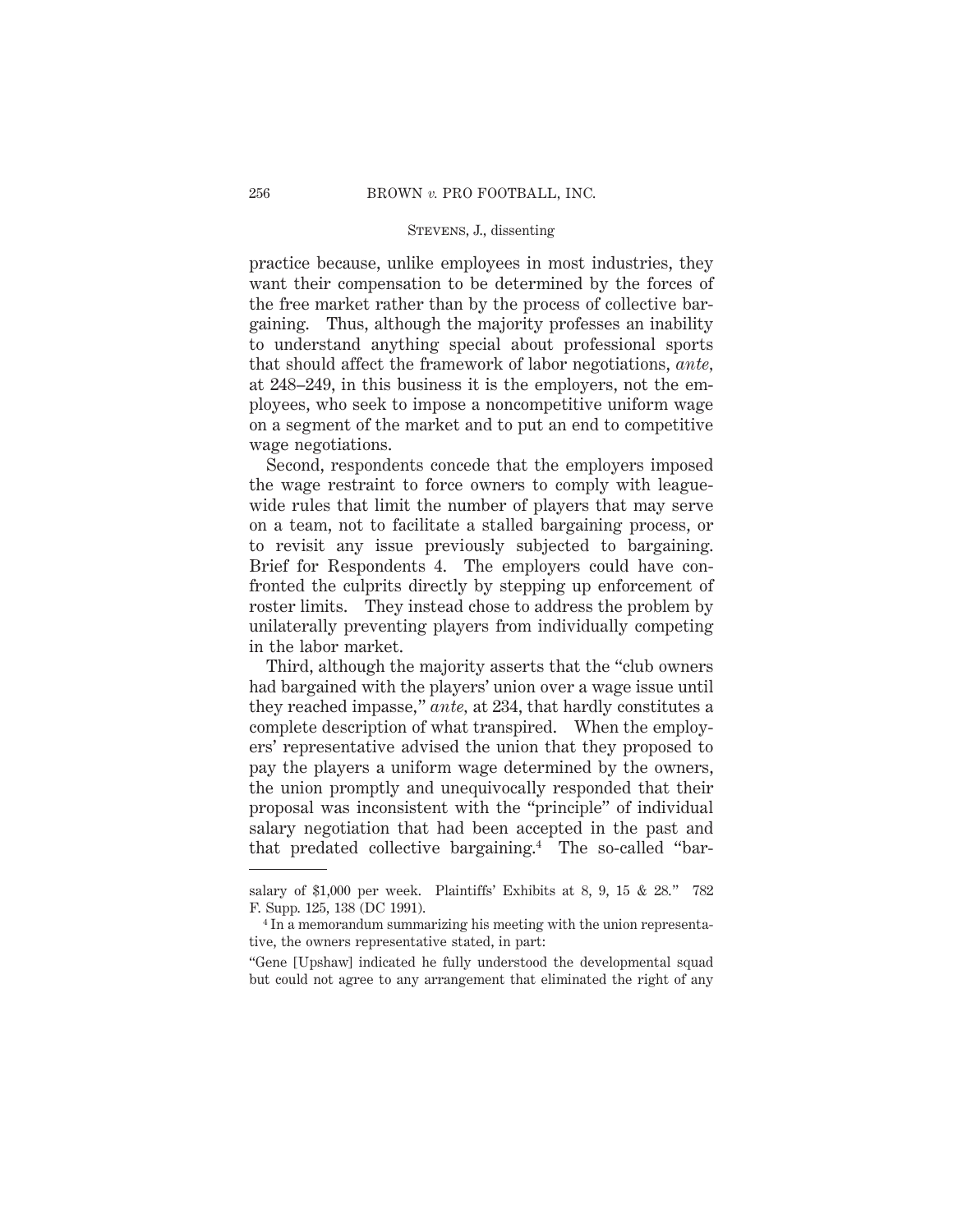gaining" that followed amounted to nothing more than the employers' notice to the union that they had decided to implement a decision to replace individual salary negotiations with a uniform wage level for a specific group of players.<sup>5</sup>

Given these features of the case, I do not see why the employers should be entitled to a judicially crafted exemption from antitrust liability. We have explained that "[t]he nonstatutory exemption has its source in the strong labor policy favoring the association of employees to eliminate competition over wages and working conditions." *Connell Constr. Co.,* 421 U. S., at 622. I know of no similarly strong labor policy that favors the association of employers to eliminate a competitive method of negotiating wages that predates collective bargaining and that labor would prefer to preserve.

Even if some collective action by employers may justify an exemption because it is necessary to maintain the "integrity of the multiemployer bargaining unit," *NLRB* v. *Brown,* 380 U. S. 278, 289 (1965), no such justification exists here. The employers imposed a fixed wage even though there was no dispute over the pre-existing principle that player salaries should be individually negotiated. They sought only to prevent certain owners from evading roster limits and thereby gaining an unfair advantage. Because "the employer's interest is a competitive interest rather than an interest in regulating its own labor relations," *Mine Workers* v. *Pennington,* 381 U. S. 657, 667 (1965), there would seem to be no

player to negotiate his individual salary. Upshaw said that no matter what salary level we proposed to pay developmental players, whether it was our \$1,000 weekly or a higher number, the union would not 'in principle' permit two classes of players to exist, one with individual bargaining rights and one without." App. 19–20.

<sup>&</sup>lt;sup>5</sup>The unique features of this case presumably explain why the National Labor Relations Board (Labor Board) can endorse the position of the players in this case without fearing the adverse impact on the bargaining process in the hypothetical cases that concern the Court. Brief for United States et al. as *Amici Curiae* 27, n. 10.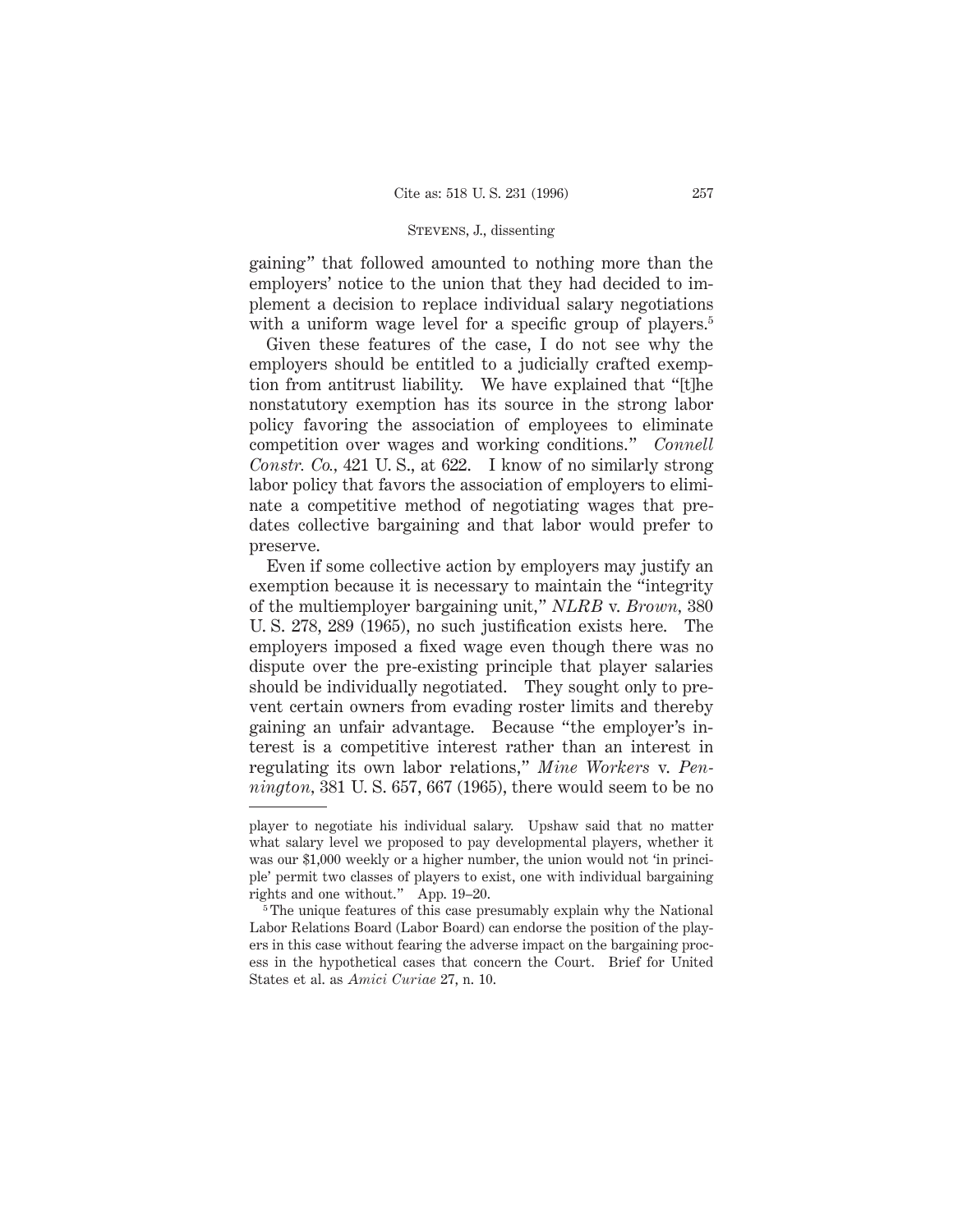more reason to exempt this concerted, anticompetitive employer action from the antitrust laws than the action held unlawful in *Radovich* v. *National Football League,* 352 U. S. 445 (1957).

The point of identifying the unique features of this case is not, as the Court suggests, to make the case that professional football players, alone among workers, should be entitled to enforce the antitrust laws against anticompetitive collective employer action. *Ante,* at 249. Other employees, no less than well-paid athletes, are entitled to the protections of the antitrust laws when their employers unite to undertake anticompetitive action that causes them direct harm and alters the state of employer-employee relations that existed prior to unionization. Here that alteration occurred because the wage terms that the employers unilaterally imposed directly conflict with a pre-existing principle of agreement between the bargaining parties. In other contexts, the alteration may take other similarly anticompetitive and unjustifiable forms.

## III

Although exemptions should be construed narrowly, and judicially crafted exemptions more narrowly still, the Court provides a sweeping justification for the exemption that it creates today. The consequence is a newly minted exemption that, as I shall explain, the Court crafts only by ignoring the reasoning of one of our prior decisions in favor of the views of the dissenting Justice in that case. Of course, the Court actually holds only that this new exemption applies in cases such as the present in which the parties to the bargaining process are affected by the challenged anticompetitive conduct. *Ante,* at 250. But that welcome limitation on its opinion fails to make the Court's explanation of its result in this case any more persuasive.

The Court explains that the nonstatutory labor exemption serves to ensure that "antitrust courts" will not end up substituting their views of labor policy for those of either the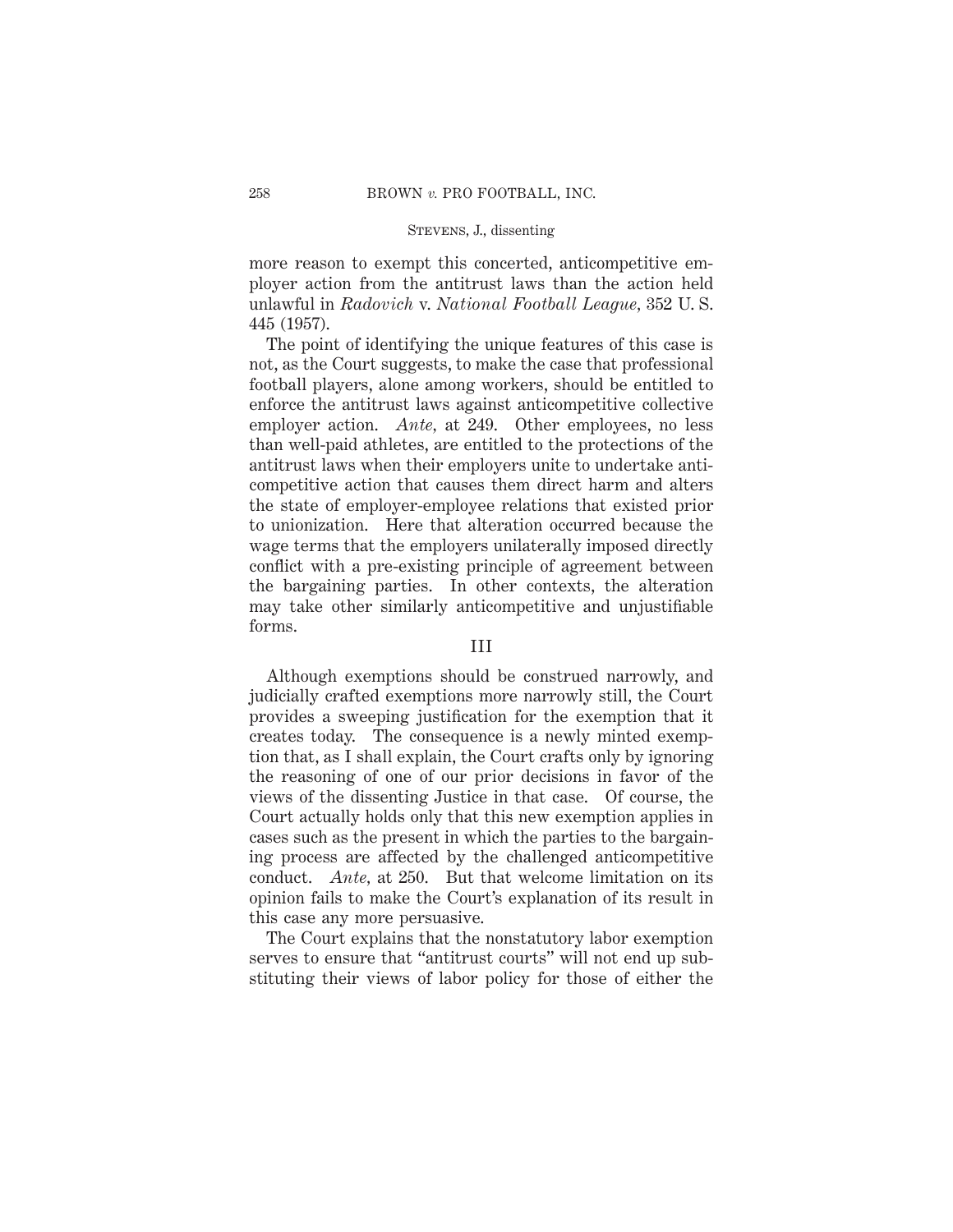Labor Board or the bargaining parties. *Ante,* at 236–237. The Court concludes, therefore, that almost any concerted action by employers that touches on a mandatory subject of collective bargaining, no matter how obviously offensive to the policies underlying the Nation's antitrust statutes, should be immune from scrutiny so long as a collectivebargaining process is in place. It notes that a contrary conclusion would require "antitrust courts, insulated from the bargaining process, to investigate an employer group's subjective motive," a task that it believes too "amorphous" to be permissible. *Ante,* at 247.

The argument that "antitrust courts" should be kept out of the collective-bargaining process has a venerable lineage. See *Duplex Printing Press Co.* v. *Deering,* 254 U. S. 443, 483–488 (1921) (Brandeis, J., joined by Holmes and Clarke, JJ., dissenting). Our prior precedents subscribing to its basic point, however, do not justify the conclusion that employees have no recourse other than the Labor Board when employers collectively undertake anticompetitive action. In fact, they contradict it.

We have previously considered the scope of the nonstatutory labor exemption only in cases involving challenges to anticompetitive *agreements* between unions and employers brought by other employers not parties to those agreements. *Ante,* at 243. Even then, we have concluded that the exemption does not always apply. See *Mine Workers* v. *Pennington,* 381 U. S., at 663.

As *Pennington* explained, the mere fact that an antitrust challenge touches on an issue, such as wages, that is subject to mandatory bargaining does not suffice to trigger the judicially fashioned exemption. *Id.,* at 664. Moreover, we concluded that the exemption should not obtain in *Pennington* itself only after we examined the motives of one of the parties to the bargaining process. *Id.,* at 667.

The Court's only attempt to square its decision with *Pennington* occurs at the close of its opinion. It concludes that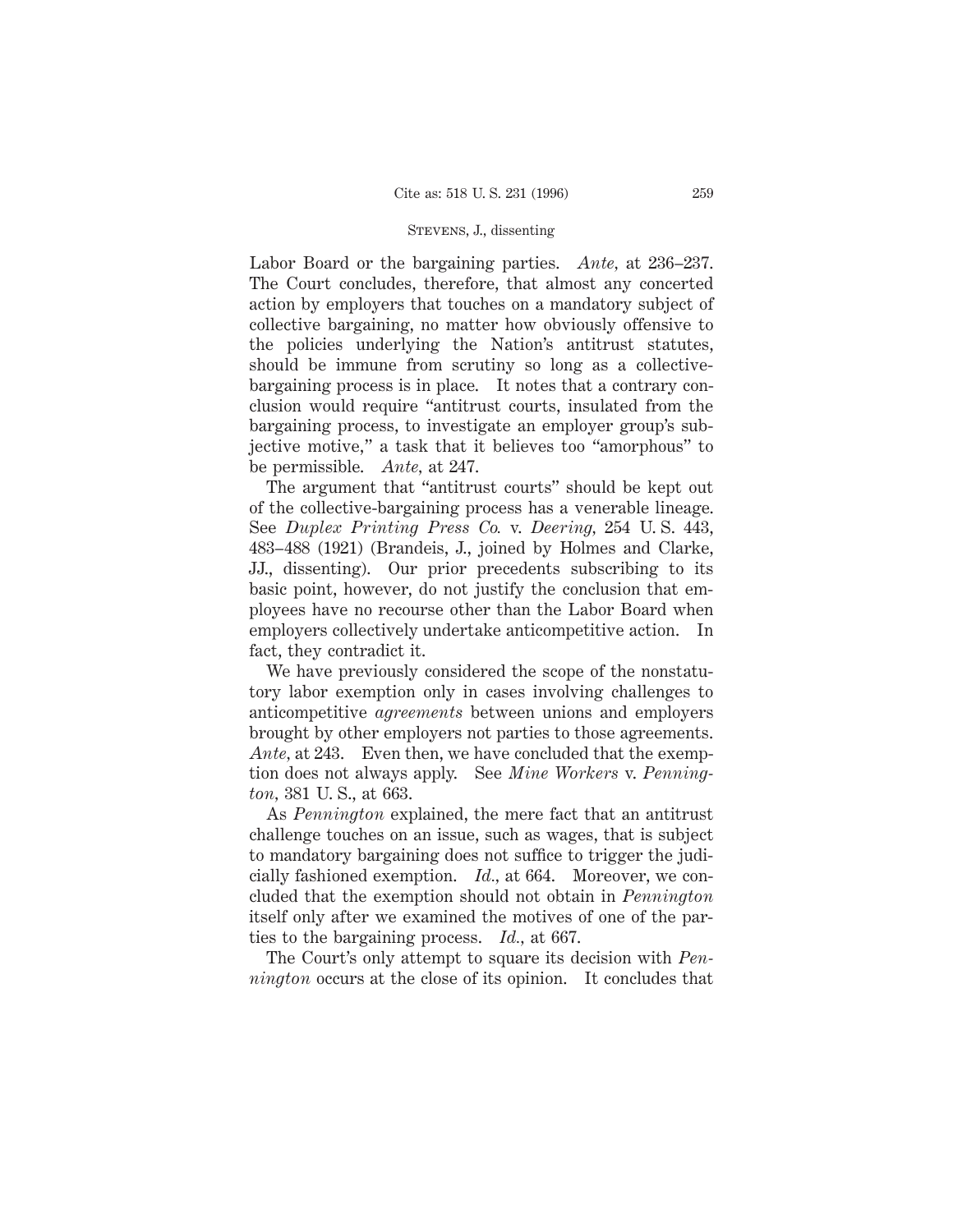the exemption applies because the employers' action "grew out of, and was directly related to, the lawful operation of the bargaining process," "[i]t involved a matter that the parties were required to negotiate collectively," and that "concerned only the parties to the collective-bargaining relationship." *Ante,* at 250.

As to the first two qualifiers, the same could be said of *Pennington.* Indeed, the same was said *and rejected* in *Pennington.* "This is not to say that an agreement resulting from union-employer negotiations is automatically exempt from Sherman Act scrutiny simply because the negotiations involve a compulsory subject of bargaining, regardless of the subject or the form and content of the agreement." 381 U. S., at 664–665.

The final qualifier does distinguish *Pennington,* but only partially so. To determine whether the exemption applied in *Pennington,* we undertook a detailed examination into whether the policies of labor law so strongly supported the agreement struck by the bargaining parties that it should be immune from antitrust scrutiny. We concluded that because the agreement affected employers not parties to the bargaining process, labor law policies could not be understood to require the exemption.

Here, however, the Court does not undertake a review of labor law policy to determine whether it would support an exemption for the unilateral imposition of anticompetitive wage terms by employers on a union. The Court appears to conclude instead that the exemption should apply merely because the employers' action was implemented during a lawful negotiating process concerning a mandatory subject of bargaining. Thus, the Court's analysis would seem to constitute both an unprecedented expansion of a heretofore limited exemption, and an unexplained repudiation of the reasoning in a prior, nonconstitutional decision that Congress itself has not seen fit to override.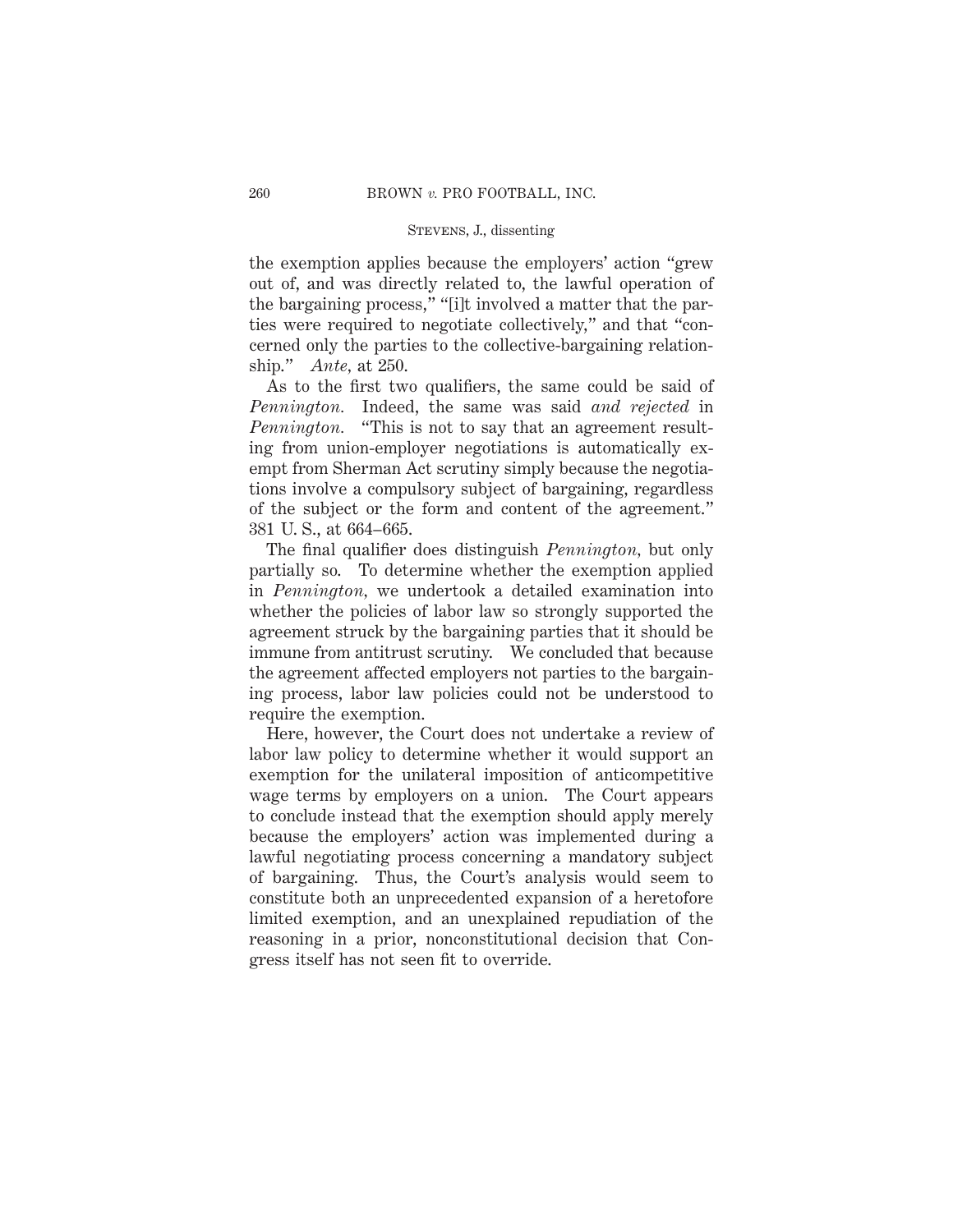The Court nevertheless contends that the "rationale" of our prior cases supports its approach. *Ante,* at 243. As support for that contention, it relies heavily on the views espoused in Justice Goldberg's separate opinion in *Meat Cutters* v. *Jewel Tea Co.,* 381 U. S. 676 (1965). At five critical junctures in its opinion, see *ante,* at 236, 237–238, 242, 247– 248, the Court invokes that separate concurrence to explain why, for purposes of applying the nonstatutory labor exemption, labor law policy admits of no distinction between collective employer action taken in response to labor demands and collective employer action of the kind we consider here.

It should be remembered that *Jewel Tea* concerned only the question whether an *agreement* between employers and a union may be exempt, and that even then the Court did not accept the broad antitrust exemption that Justice Goldberg advocated. Instead, Justice White, the author of *Pennington,* writing for Chief Justice Warren and Justice Brennan, explained that even in disputes over the lawfulness of agreements about terms that are subject to mandatory bargaining, courts must examine the bargaining process to determine whether antitrust scrutiny should obtain. *Jewel Tea,* 381 U. S., at 688–697. "The crucial determinant is not the form of the agreement—*e. g.,* prices or wages—but its relative impact on the product market *and the interests of union members.*" *Id.,* at 690, n. 5 (emphasis added). Moreover, the three dissenters, Justices Douglas, Clark, and Black, concluded that the union was entitled to no immunity at all. *Id.,* at 735–738.

It should also be remembered that Justice Goldberg used his separate opinion in *Jewel Tea* to explain his reasons for *dissenting* from the Court's opinion in *Pennington.* He explained that the Court's approach in *Pennington* was unjustifiable precisely because it permitted "antitrust courts" to reexamine the bargaining process. The Court fails to explain its apparent substitution in this case of Justice Gold-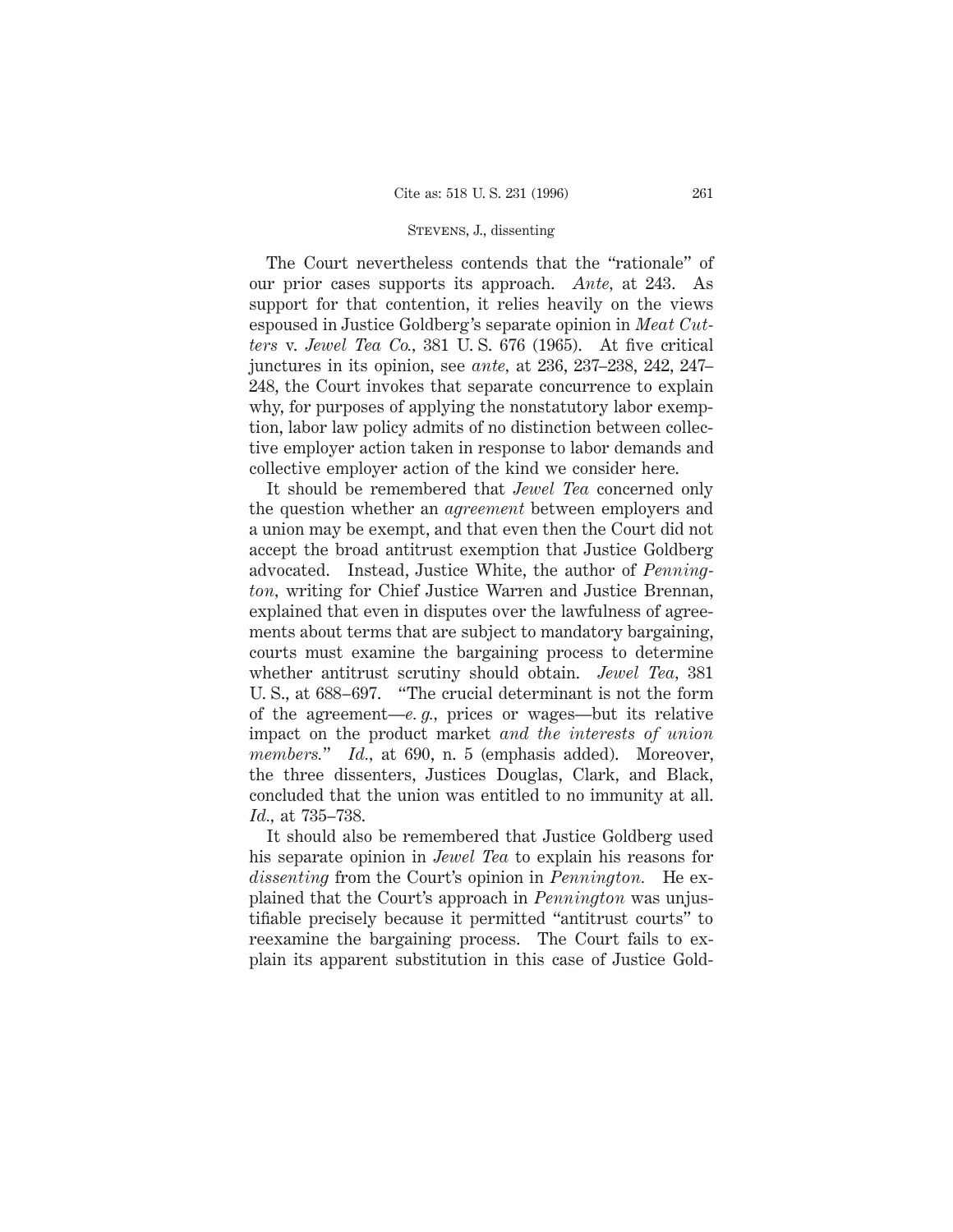berg's understanding of the exemption, an understanding previously endorsed by only two other Justices, for the one adopted by the Court in *Pennington.*

The Court's silence is all the more remarkable in light of the patent factual distinctions between *Jewel Tea* and the present case. It is not at all clear that Justice Goldberg himself understood his expansive rationale to require application of the exemption in circumstances such as those before us here. Indeed, the main theme of his opinion was that the antitrust laws should not be used to circumscribe bargaining over union demands. *Jewel Tea,* 381 U. S., at 723–725. Moreover, Justice Goldberg proved himself to be a most unreliable advocate for the sweeping position that the Court attributes to him.

Not long after leaving the Court, Justice Goldberg served as counsel for Curt Flood, a professional baseball player who contended that major league baseball's reserve clause violated the antitrust laws. *Flood* v. *Kuhn,* 407 U. S. 258 (1972). Although the *Flood* case primarily concerned whether professional baseball should be exempt from antitrust law altogether, see *Federal Baseball Club of Baltimore, Inc.* v. *National League of Professional Baseball Clubs,* 259 U. S. 200 (1922); *Toolson* v. *New York Yankees, Inc.,* 346 U. S. 356 (1953), the labor law dimensions of the case did not go unnoticed.

The article that first advanced the expansive view of the nonstatutory labor exemption that the Court appears now to endorse was written shortly after this Court granted certiorari in *Flood,* see Jacobs & Winter, Antitrust Principles and Collective Bargaining by Athletes: Of Superstars in Peonage, 81 Yale L. J. 1 (1971), and the parties to the case addressed the very questions now before us. Aware of both this commentary, and, of course, his own prior opinion in *Jewel Tea,* Justice Goldberg explained in his brief to this Court why baseball's reserve clause should not be protected from antitrust review by the nonstatutory labor exemption.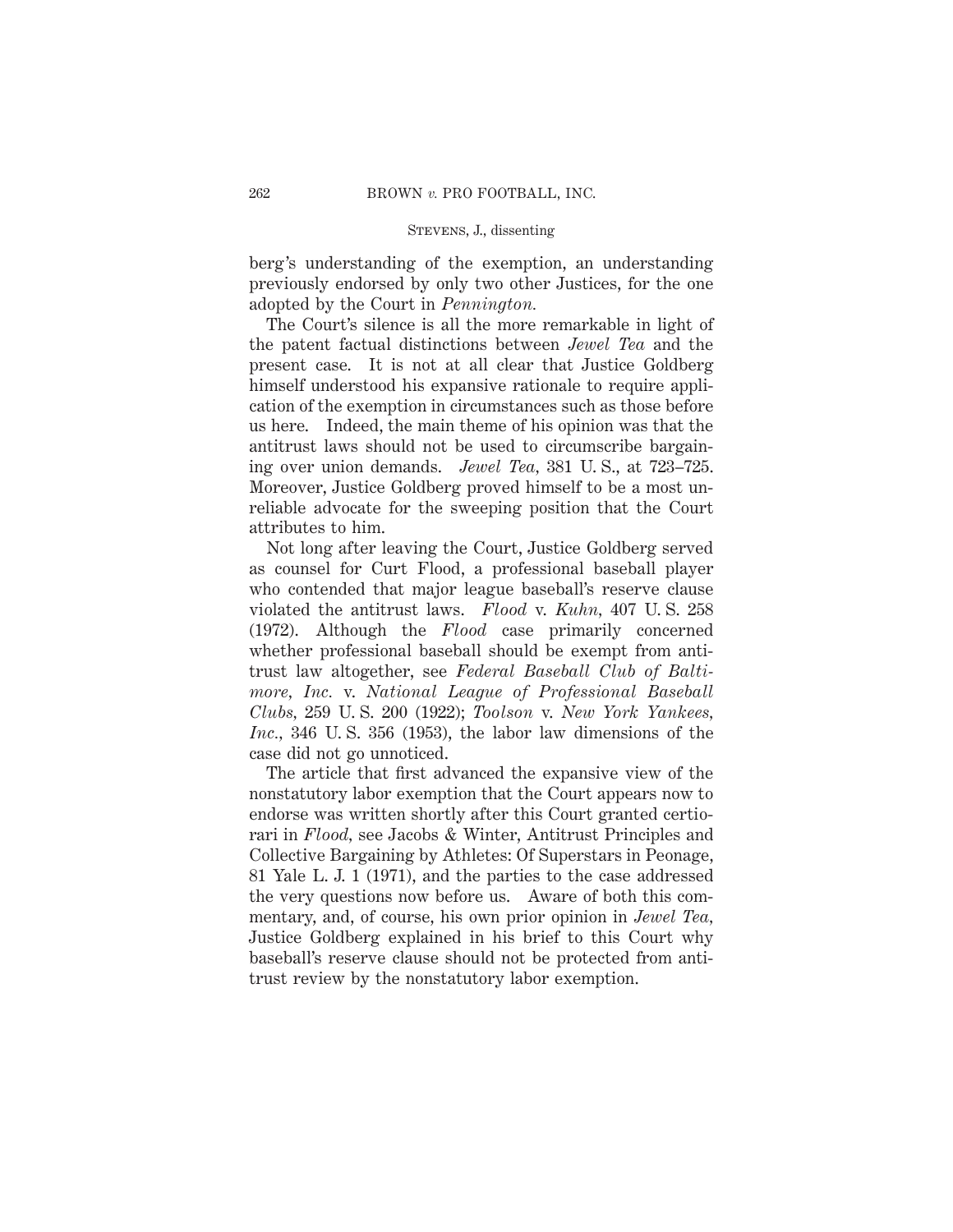"This Court has held that *even* a labor organization, the principal intended beneficiary of the so-called labor exemption, may not escape antitrust liability when it acts, not unilaterally and in the sole interest of its own members, but in concert with employers 'to prescribe labor standards outside the bargaining unit[.]' And this is so even when the issue is so central to bargaining as wages. *Mine Workers* v. *Pennington,* 381 U. S. at 668. Compare *Meat Cutters* v. *Jewel Tea Co.,* 381 U. S. 676 (1965). See *Ramsey* v. *Mine Workers,* 401 U. S. 302, 307  $(1971)$ ....

"The separate opinion on which respondents focus did express the view that 'collective bargaining activity on mandatory subjects of bargaining' is exempt from antitrust regulation, without regard to whether the union conduct involved is 'unilateral.' *Meat Cutters* v. *Jewel Tea Co.,* 381 U. S. at 732 (concurring opinion). But the author of that opinion agreed with the majority that agreements between unions and nonlabor groups on hard-core restraints like 'price-fixing and market allocation' were not exempt. 381 U. S. at 733. And there is no support in any of the opinions filed in *Meat Cutters* for Baseball's essential, if tacit, contention that unilateral, hard-core anticompetitive activity by employers acting alone—the present case—is somehow exempt from antitrust regulation." Reply Brief for Petitioner in *Flood* v. *Kuhn,* O. T. 1971, No. 71–32, pp. 13–14.

Moreover, Justice Goldberg explained that the extension of antitrust immunity to unilateral, anticompetitive employer action would be particularly inappropriate because baseball's reserve clause predated collective bargaining.

"This case is in fact much clearer than *Pennington, Meat Cutters,* or *Ramsey,* for petitioner does not challenge the fruits of collective bargaining activity. He seeks relief from a scheme—the reserve system—which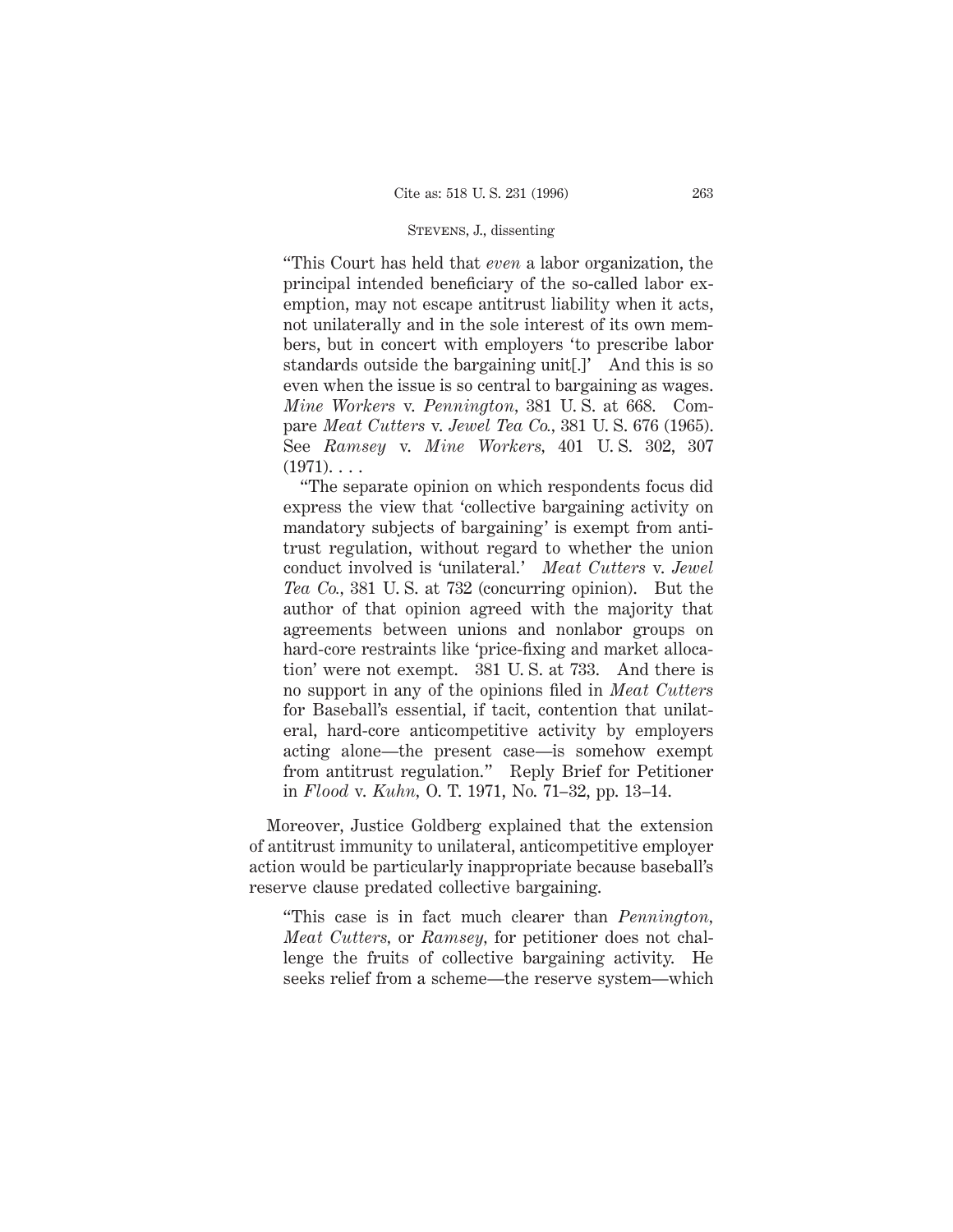Baseball admits has been in existence for nearly a century, and which the trial court expressly found was 'created and imposed by the club owners long before the arrival of collective bargaining.'" *Id.*, at 14.

I would add only that this case is in fact much clearer than *Flood,* for there the owners sought only to *preserve* a restraint on competition to which the union had not agreed, while here they seek to *create* one.

Adoption of Justice Goldberg's views would mean, of course, that in some instances "antitrust courts" would have to displace the authority of the Labor Board. The labor laws do not exist, however, to ensure the perpetuation of the Board's authority. That is why we have not previously adopted the Court's position. That is also why in other contexts we have not thought the mere existence of a collectivebargaining agreement sufficient to immunize employers from background laws that are similar to the Sherman Act. See *Fort Halifax Packing Co.* v. *Coyne,* 482 U. S. 1 (1987); *Metropolitan Life Ins. Co.* v. *Massachusetts,* 471 U. S. 724 (1985).6

Moreover, in the petition for certiorari in *Flood,* Justice Goldberg explained that *Oliver* was not controlling.

"Petitioner has not addressed the contention advanced by respondents at trial but not reached by the courts below, that the reserve system is a matter for collective bargaining and hence exempt from state and federal antitrust laws under *Teamsters Union* v. *Oliver,* 358 U. S. 283 (1959), and *Meat Cutters* v. *Jewel Tea Co.,* 381 U. S. 676 (1965). Neither of these decisions holds that an *employer* conspiracy to restrain trade is exempted from antitrust regulation where an employee group has been implicated in the scheme. No Justice participating in *Meat Cutters* dissented from the

<sup>6</sup> In *Teamsters* v. *Oliver,* 358 U. S. 283 (1959), we held that a state antitrust law could not be used to challenge an employer-union agreement. Justice White's opinion in *Jewel Tea* explains, however, that *Oliver* held only that "[a]s the agreement did not embody a ""remote and indirect approach to the subject of wages" . . . but a direct frontal attack upon a problem thought to threaten the maintenance of the basic wage structure established by the collective bargaining contract,' [358 U. S.], at 294, the paramount federal policy of encouraging collective bargaining proscribed application of the state law." *Jewel Tea Co.,* 381 U. S., at 690, n. 5.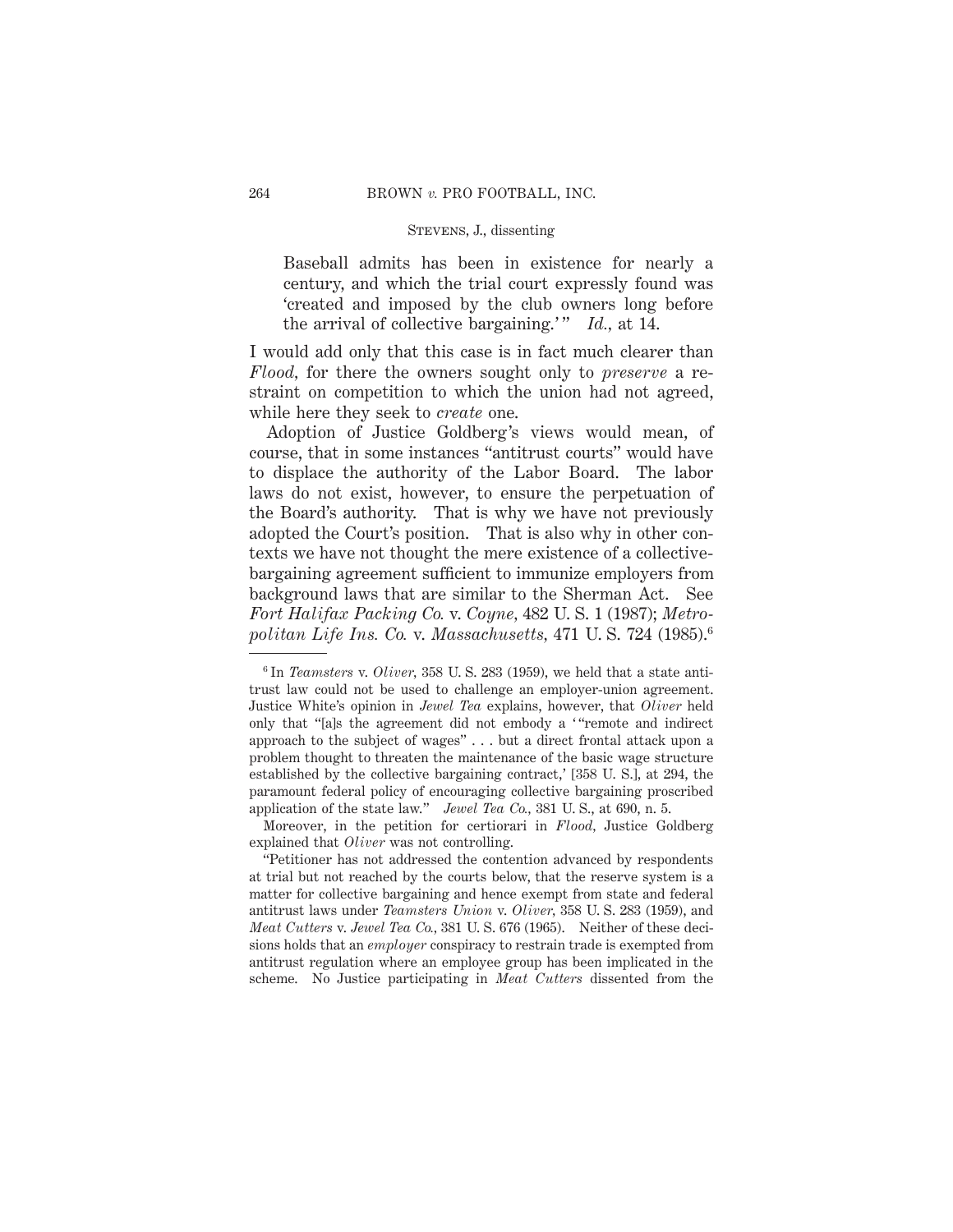## IV

Congress is free to act to exempt the anticompetitive employer conduct that we review today. In the absence of such action, I do not believe it is for us to stretch the limited exemption that we have fashioned to facilitate the express statutory exemption created for labor's benefit so that unions must strike in order to restore a prior practice of individually negotiating salaries. I therefore agree with the position that the District Court adopted below.

"Because the developmental squad salary provisions were a new concept and not a change in terms of the expired collective bargaining agreement, the policy behind continuing the nonstatutory labor exemption for the terms of a collective bargaining agreement after expiration (to foster an atmosphere conducive to the negotiation of a new collective bargaining agreement) does not apply. To hold that the nonstatutory labor exemption extends to shield the NFL from antitrust liability for imposing restraints never before agreed to by the union would not only infringe on the union's freedom to contract, *H. K. Porter Co.* v. *NLRB,* 397 U. S. at 108 . . . (one of fundamental policies of NLRA is freedom of contract), but would also contradict the very purpose of the antitrust exemption by not promoting execution of a collective bargaining agreement with terms mutu-

proposition that hard core 'anticompetitive commercial restraint[s]' like 'price-fixing and market allocation'—and petitioner would add group boycotts—were subject to antitrust regulation even where bargained about. 381 U. S. 732–33 (concurring opinion). As this Court unanimously warned in 1949, 'Benefits to organized labor cannot be utilized as a cat's paw to pull employer's chestnuts out of antitrust fires.' *United States* v. *Women's Sportswear Mfr's Ass'n,* 336 U. S. 460, 464 (1949). See also *Allen Bradley Co.* v. *Local No. 3,* 325 U. S. [797] (1945). Similar arguments by football were rejected by this Court in *Radovich* [v. *National Football League,* 352 U. S. 445 (1957),] as 'without merit,' and the reserve systems of other sports are now regulated by state and federal antitrust laws." Pet. for Cert. in *Flood* v. *Kuhn,* O. T. 1971, No. 71–32, p. 21, n. 9.